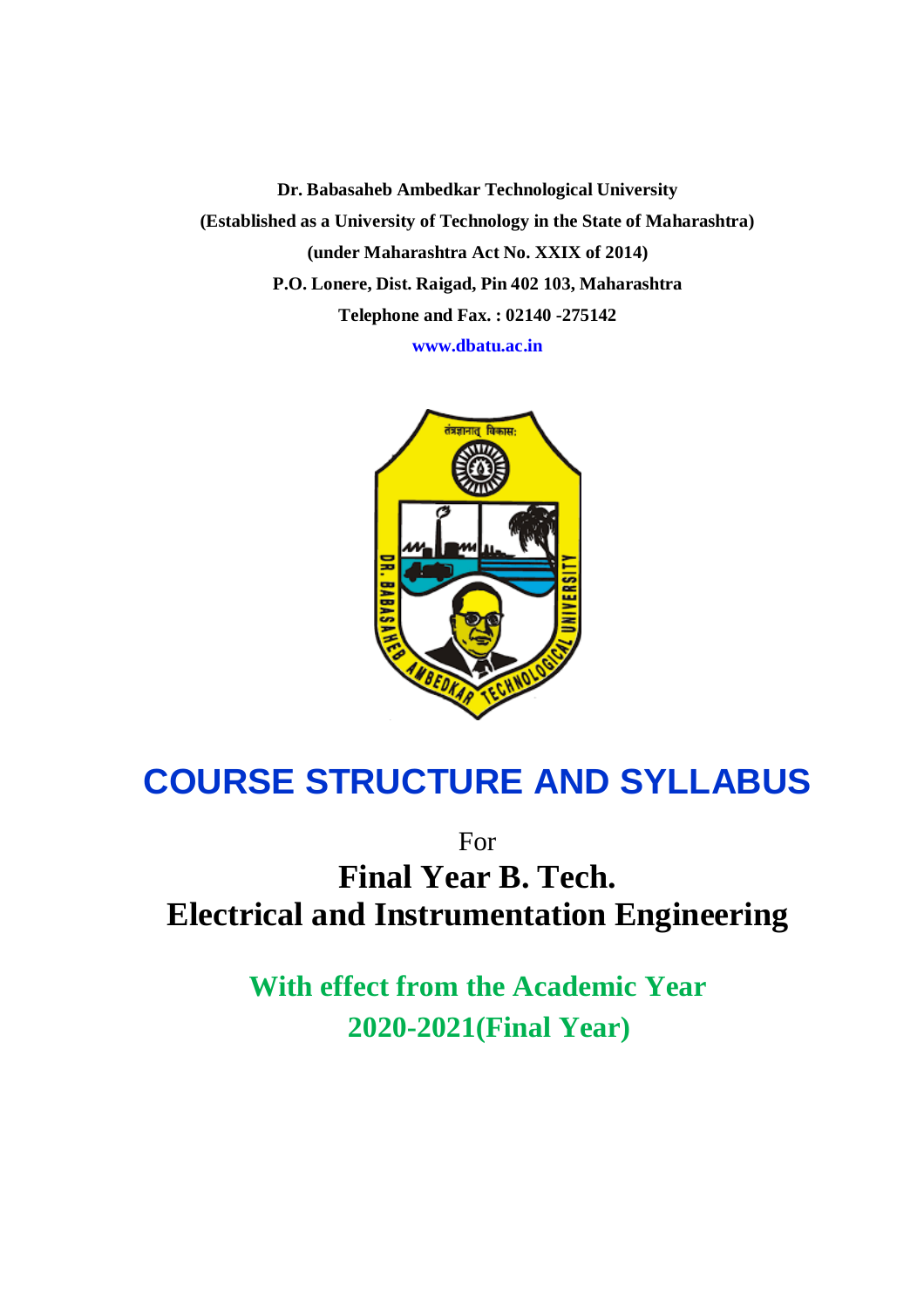## **PROGRAM EDUCATIONAL OBJECTIVES. (PEOs)**

The Board of Studies in Electrical and Instrumentation Engineering of Dr. Babasaheb Ambedkar Technological University, Lonere has defined set of program educational objectives. The Program Educational Objectives of Instrumentation Engineering are designed to provide graduates with:

**PEO1: Professional Knowledge:** Graduates shall acquire the fundamental and advanced knowledge in Instrumentation Engineering subjects along with additional knowledge on other subjects such as Mathematics, Inter-disciplinary, Engineering, Management and Economics to solve basic and complex engineering problems. Graduates will be able to design system within realistic constraints for sustainable developments.

**PEO2: Professional Employment:** Graduates will have a successful career in Instrumentation Engineering. Graduates will succeed in getting the entry-level engineering positions as trainee engineer, project engineer, erection and commissioning engineer, automation engineer in process industries, Government Organizations at regional and national levels and as an Entrepreneur.

**PEO3: Higher Studies & Life Long Learning:** Graduates may pursue their professional development through self-learning, advanced degree and continue life-long learning. Graduates will be able to use software and modern engineering tools.

**PEO4: Social Engineering:** Graduates will aware of social responsibility, ethical values, safety standard, economical and environmental issues so that they serve the society better.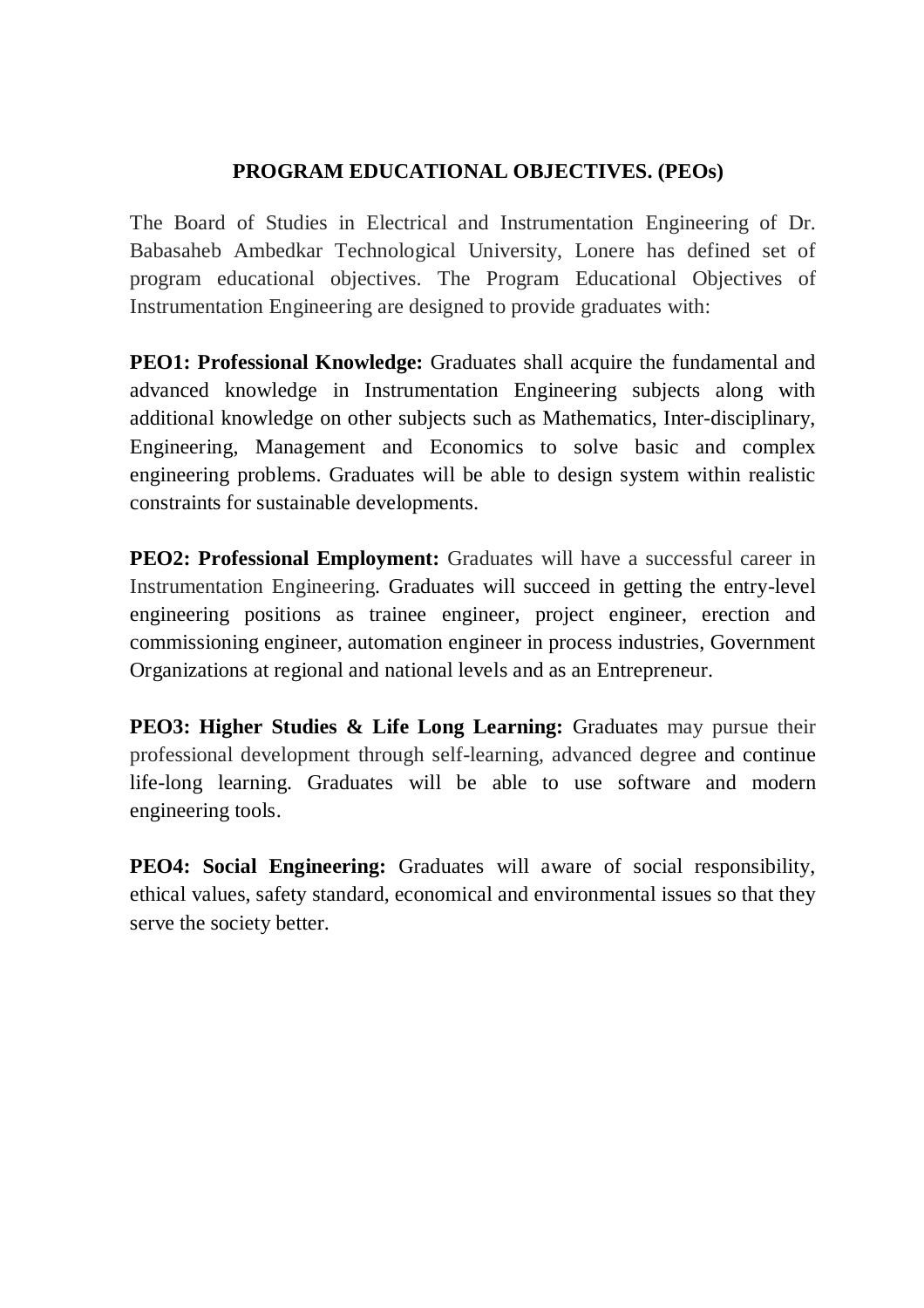## **PROGRAM OUTCOMES (POs)**

- **a.** An ability to apply knowledge of mathematics, science, and engineering.
- **b.** An ability to design and conduct experiments, as well as to analyze and interpret data.
- **c.** An ability to design a system, component, or process to meet desired needs within realistic constraints such as economic, environmental, social, political, ethical, health and safety, manufacturability, and sustainability.
- **d.** An ability to function on multidisciplinary teams.
- **e.** An ability to identify, formulates, and solves engineering problems.
- **f.** An understanding of professional and ethical responsibility.
- **g.** An ability to communicate effectively.
- **h.** The broad education necessary to understand the impact of engineering solutions in a global, economic, environmental, and societal context.
- **i.** Recognition of the need for, and an ability to engage in life-long learning.
- **j.** Knowledge of contemporary issues.
- **k.** An ability to use the techniques, skills, and modern engineering tools necessary for engineering practice.
- **l.** An ability to work professionally in both software and hardware system areas including the design and realization of such systems.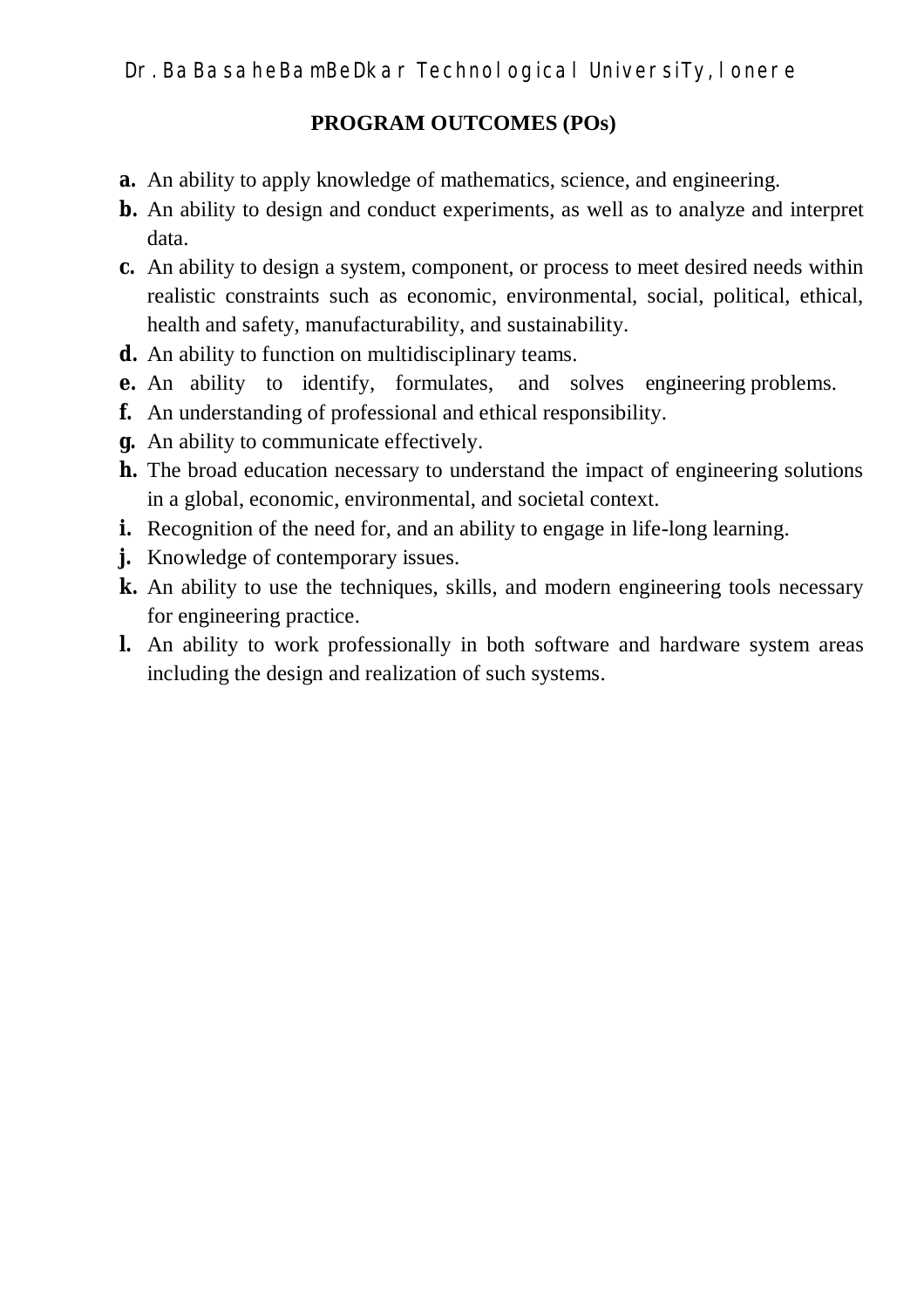| Sr.<br>No.        | <b>Course Code</b> | Type of<br><b>Course</b>   | <b>Course Title</b>                                                                                                                | <b>Hours</b><br>Per<br>Week |                | <b>Evaluation</b><br><b>Scheme</b> |                          |                 | <b>Total</b><br><b>Marks</b> | <b>Credits</b>  |                |
|-------------------|--------------------|----------------------------|------------------------------------------------------------------------------------------------------------------------------------|-----------------------------|----------------|------------------------------------|--------------------------|-----------------|------------------------------|-----------------|----------------|
|                   |                    |                            |                                                                                                                                    | L                           | $\overline{T}$ | $\overline{\mathbf{P}}$            | <b>MSE</b>               | CA              | <b>ESE</b>                   |                 |                |
| 01.               | BTEIEC701          | PCC1                       | Process<br>Instrumentation                                                                                                         | $\overline{3}$              |                | $\overline{0}$                     | 20                       | 20              | 60                           | 100             | $\overline{3}$ |
| $\overline{02}$ . | BTEIEC702          | PCC <sub>2</sub>           | Instrumentation<br><b>System Design</b>                                                                                            | $\overline{3}$              | $\overline{a}$ | $\overline{0}$                     | 20                       | 20              | 60                           | 100             | $\overline{3}$ |
| 03.               | BTEIEC703          | PCC3                       | <b>High Voltage</b><br>Engineering                                                                                                 | 3                           | $\overline{a}$ | $\overline{0}$                     | $\overline{20}$          | 20              | 60                           | 100             | $\overline{3}$ |
| 04.               | BTEIEPE704         | PEC1<br>Elective-<br>VII)  | PEC1:<br>A. Electrical Power<br>Quality<br>B. Internet of things<br>C. Optical<br>Instrumentation                                  | $\overline{3}$              | $\overline{0}$ | $\overline{0}$                     | 20                       | $\overline{20}$ | 60                           | 100             | $\overline{3}$ |
| 05                | BTEIEOE705         | OEC1<br>Elective-<br>VIII) | OEC1:<br>A. Automobile<br>Instrumentation<br>B. Electromagnetic<br><b>Field Theory</b><br>C. Flexible AC<br>Transmission<br>System | $\overline{3}$              |                | $\theta$                           | 20                       | 20              | 60                           | 100             | $\overline{3}$ |
| 06.               | BTEIEL706          | Lab                        | Process<br>Instrumentation<br>Lab                                                                                                  | $\theta$                    | $\overline{0}$ | $\overline{2}$                     | $\overline{a}$           | $\overline{30}$ | 20                           | 50              | $\mathbf{1}$   |
| 07.               | BTEIEL707          | Lab                        | Instrumentation<br><b>System Design</b><br>Lab                                                                                     |                             | $\overline{0}$ | $\overline{2}$                     |                          | $\overline{30}$ | 20                           | $\overline{50}$ | $\mathbf{1}$   |
| 08.               | BTEIEL708          | Lab                        | <b>High Voltage</b><br><b>Engineering Lab</b>                                                                                      | $\overline{0}$              | $\overline{0}$ | $\overline{2}$                     | $\overline{a}$           | 30              | 20                           | 50              | $\overline{1}$ |
| 09.               | BTEIES709          | Seminar                    | Seminar                                                                                                                            | $\overline{0}$              | $\overline{0}$ | $\overline{2}$                     | $\overline{a}$           | 30              | 20                           | $\overline{50}$ | 1              |
| 10.               | BTEIEP710          | Project                    | Project Part-I                                                                                                                     | $\overline{0}$              | $\overline{0}$ | 6                                  | $\overline{\phantom{a}}$ | 30              | $\overline{20}$              | $\overline{50}$ | $\overline{3}$ |
| $\overline{11}$   | BTEIEF711          | $\overline{a}$             | <b>Industrial Training</b>                                                                                                         | $\overline{a}$              | $\overline{a}$ | $\overline{a}$                     |                          |                 | 50                           | 50              | $\mathbf{1}$   |
|                   |                    |                            | Total                                                                                                                              | 15                          | $\mathbf{0}$   | 14                                 | 100                      | 250             | 450                          | 800             | 23             |

## **B.Tech (Electrical and Instrumentation Engineering) Proposed Curriculum for Semester VII [Final Year]**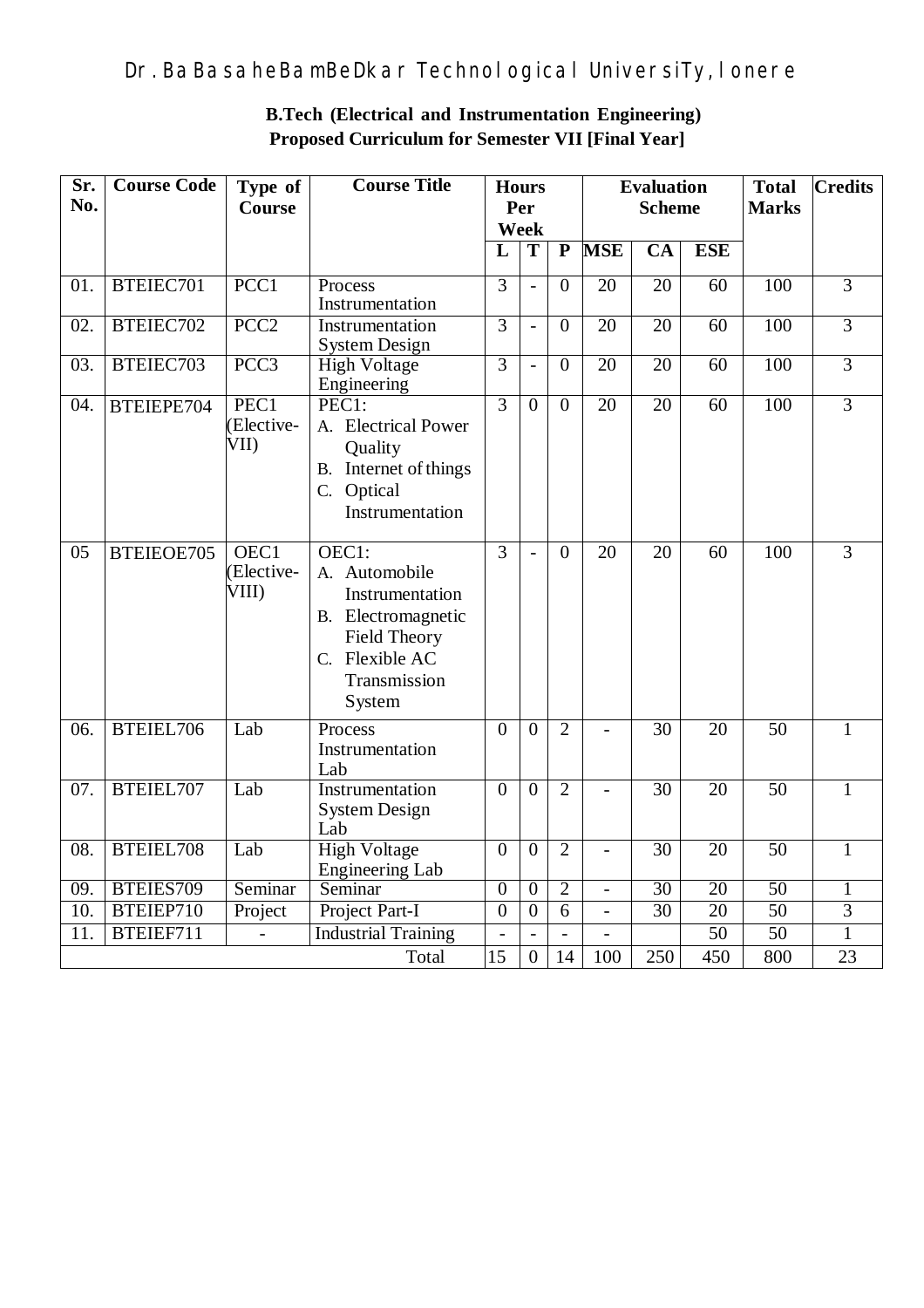### **B. Tech (Electrical and Instrumentation Engineering) Proposed Curriculum for Semester VIII [Final Year]**

| Course<br>Code                                    | <b>Type of</b><br><b>Course</b> | <b>Course Title</b>                    | <b>Hours</b><br>Per |                          | <b>Evaluation</b><br><b>Scheme</b> |            |       | <b>Total</b><br><b>Marks</b> | <b>Credits</b> |    |
|---------------------------------------------------|---------------------------------|----------------------------------------|---------------------|--------------------------|------------------------------------|------------|-------|------------------------------|----------------|----|
|                                                   |                                 |                                        | Week                |                          |                                    |            |       |                              |                |    |
|                                                   |                                 |                                        | L                   | T                        | $\mathbf P$                        | <b>MSE</b> | CA    | <b>ESE</b>                   |                |    |
|                                                   |                                 | 1. Analog Circuits And Systems Through | 3                   |                          |                                    | $20*$      | $20*$ | $60*$                        | 100            | 3  |
| <b>SPICE Simulation</b>                           |                                 |                                        |                     |                          |                                    |            |       |                              |                |    |
| 2. Fuzzy Sets, Logic and Systems<br>and           |                                 |                                        |                     |                          |                                    |            |       |                              |                |    |
| Applications                                      |                                 |                                        | 3                   | $\overline{a}$           |                                    | $20*$      | $20*$ | $60*$                        | 100            | 3  |
| 3. Control Engineering                            |                                 |                                        |                     |                          |                                    |            |       |                              |                |    |
| 4. DC Power Transmission Systems                  |                                 |                                        |                     |                          |                                    |            |       |                              |                |    |
| 5. The Joy of Computing using Python              |                                 |                                        |                     |                          |                                    |            |       |                              |                |    |
| <b>Biomedical Signal Processing</b><br>6.         |                                 |                                        |                     |                          |                                    |            |       |                              |                |    |
| 7. Sensors and Actuators                          |                                 |                                        |                     |                          |                                    |            |       |                              |                |    |
| # Student to opt any two subjects from above list |                                 |                                        |                     |                          |                                    |            |       |                              |                |    |
| BTEIEP803                                         | Project                         | Project Part-II                        |                     | $\overline{\phantom{a}}$ | 30                                 |            | 100   | 150                          | 250            | 15 |
|                                                   |                                 | Total                                  | 06                  |                          | 30                                 | 40         | 140   | 270                          | 450            | 21 |

*Six months of Internship in the industry*

*Students doing project at institute will have to appear for CA/MSE/ESE*

- *Student doing project at Industry will give NPTEL examination / Examination conducted by university i.e. CA/MSE/ESE*
- *These subjects are to be studied on self –study mode using SWAYAM/NPTEL/Any other source*
- *Teacher who works as a facilitator for the course should be allotted 3 hrs/week load.*
- *Project Load: 2hrs/week/project*

## **Mapping of Courses with MOOCs Platform SWYAM / NPTEL**

| Sr.              | <b>Course Name</b>                  | <b>Duration</b> | <b>Institute offering</b> | <b>Name of Professor</b> |  |
|------------------|-------------------------------------|-----------------|---------------------------|--------------------------|--|
| No.              |                                     | (Weeks)         | course                    |                          |  |
| 1.               | Analog Circuits And Systems         | 12 Week         | <b>IIT Kharagpur</b>      | Prof. Mrigank            |  |
|                  | <b>Through SPICE Simulation</b>     |                 |                           | Sharad                   |  |
|                  |                                     |                 |                           |                          |  |
| 2.               | Fuzzy Sets, Logic and Systems       | 12 Week         | <b>IIT Kanpur</b>         | Prof. Nischal K.         |  |
| and Applications |                                     |                 |                           | Verma                    |  |
|                  |                                     |                 |                           |                          |  |
| 3.               | <b>Control Engineering</b>          | 12 Week         | <b>IIT Madras</b>         | Prof.<br>Ramkrishna      |  |
|                  |                                     |                 | Pasumarthy                |                          |  |
| $\overline{4}$ . | Transmission<br>DC<br>Power         | 12 Week         | <b>IIT Madras</b>         | Prof. Krishna S.         |  |
|                  | <b>Systems</b>                      |                 |                           |                          |  |
| 5.               | The Joy of Computing using          | 12 Week         | <b>IIT</b> Ropar          | Prof.Sudarshan           |  |
|                  | Python                              |                 |                           | Iyengar                  |  |
|                  |                                     |                 |                           | Prof. Yayati Gupta       |  |
| 6.               | <b>Biomedical Signal Processing</b> | 12 Week         | <b>IIT Kharagpur</b>      | Prof.<br>Sudipta         |  |
|                  |                                     |                 |                           | Mukhopadhyay             |  |
| 7.               | <b>Sensors and Actuators</b>        | 12 Week         | <b>IISc Bangalore</b>     | Hardik<br>Pro.           |  |
|                  |                                     |                 |                           | Jeetendra Pandya         |  |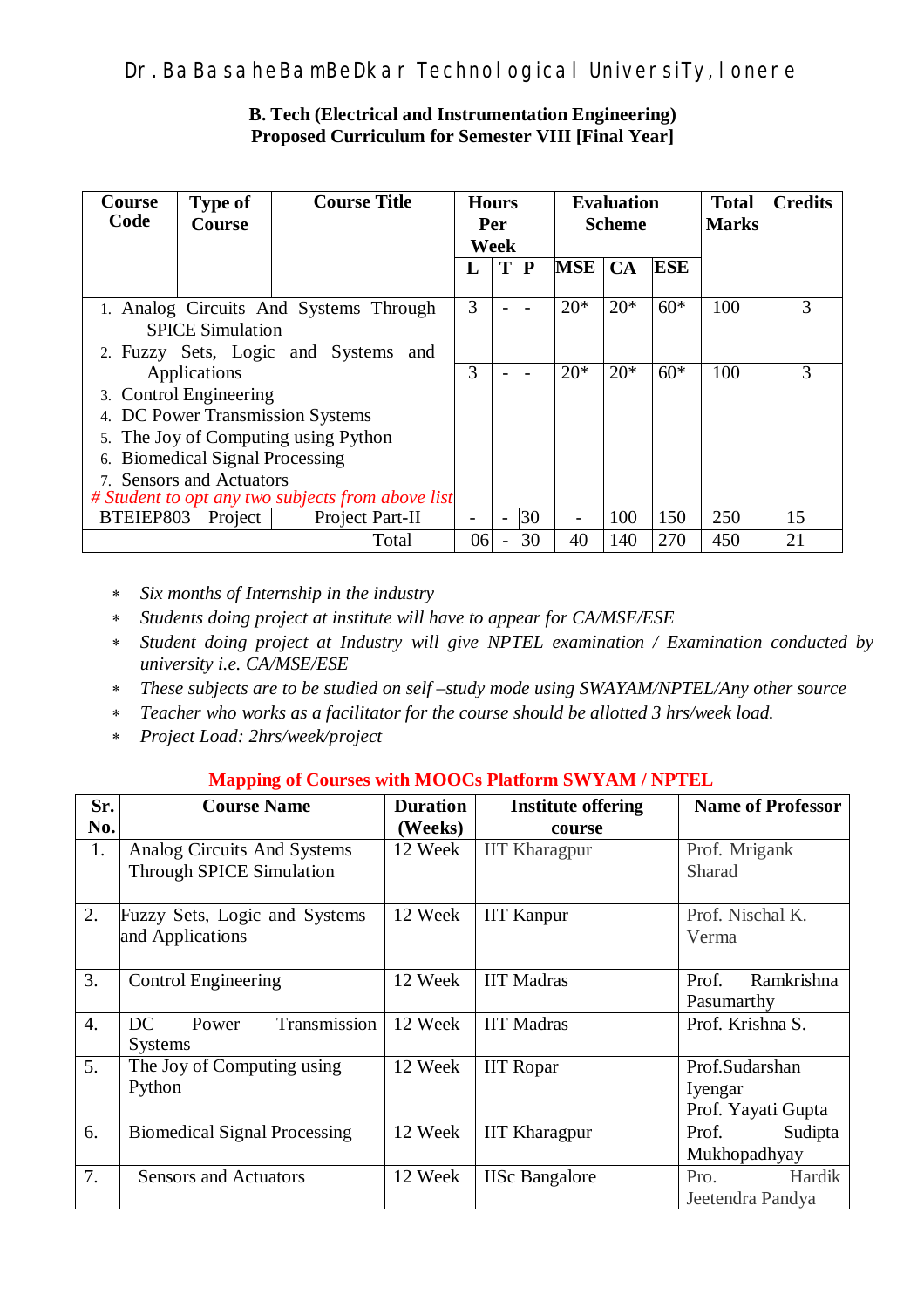### **Semester VII**

## **BTEIEC701 PROCESSINSTRUMENTATION 3Credits**

### **Course Education Objectives (CEOs)**

Upon completion of this course, student should be able to:

- 1. To understand principles of elements in the control loop
- 2. To appreciate the properties of different control loops and suggest suitable control for it
- 3. To develop problem-solving skills applicable to real-world problems in the process industries.

### **Course Outcomes (COs):**

- 1. Summarize and classify characteristics of various control loops
- 2. Design and apply appropriate control for different control loops.
- 3. Familiarize with the advances in process instrumentation..

### **Unit 1: Digital Control Method and Instrumentation schemes 10 Hours**

Overview of process Control System loop components, Block diagram, Concept and need of Advanced Process Instrumentation. Process Variables & degree of freedom. Digital control methods - Direct Digital Control, Supervisory computer control, Interactive multivariable control system, Alarm & alarm management system. Instrumentation schemes - Operation, controlled and manipulated variables, feedback, and feed forward, cascade control strategies for heat exchanger, dryers and crystallizers.

### **Unit 2: Distillation Column Control 7Hours**

Operation of distillation column, Feed forward Systems, Flow Control of Distillate and Bottoms, Reflux control, Composition Control, Pressure and Temperature Controls. Constant and maximum recovery methods, distillate optimization, Multiproduct control, distillation control using neural control

## **Unit 3:Boiler Instrumentation 7Hours**

Operation of boiler manipulated and controlled variables in boiler control. Safety interlocks and burner management system, instrumentation for boiler pressure control, air to fuel ratio control, boiler drum level control, steam temperature control, optimization of boiler efficiency.

### **Unit 4: Instrumentation for Pumps and Compressors 7 Hours**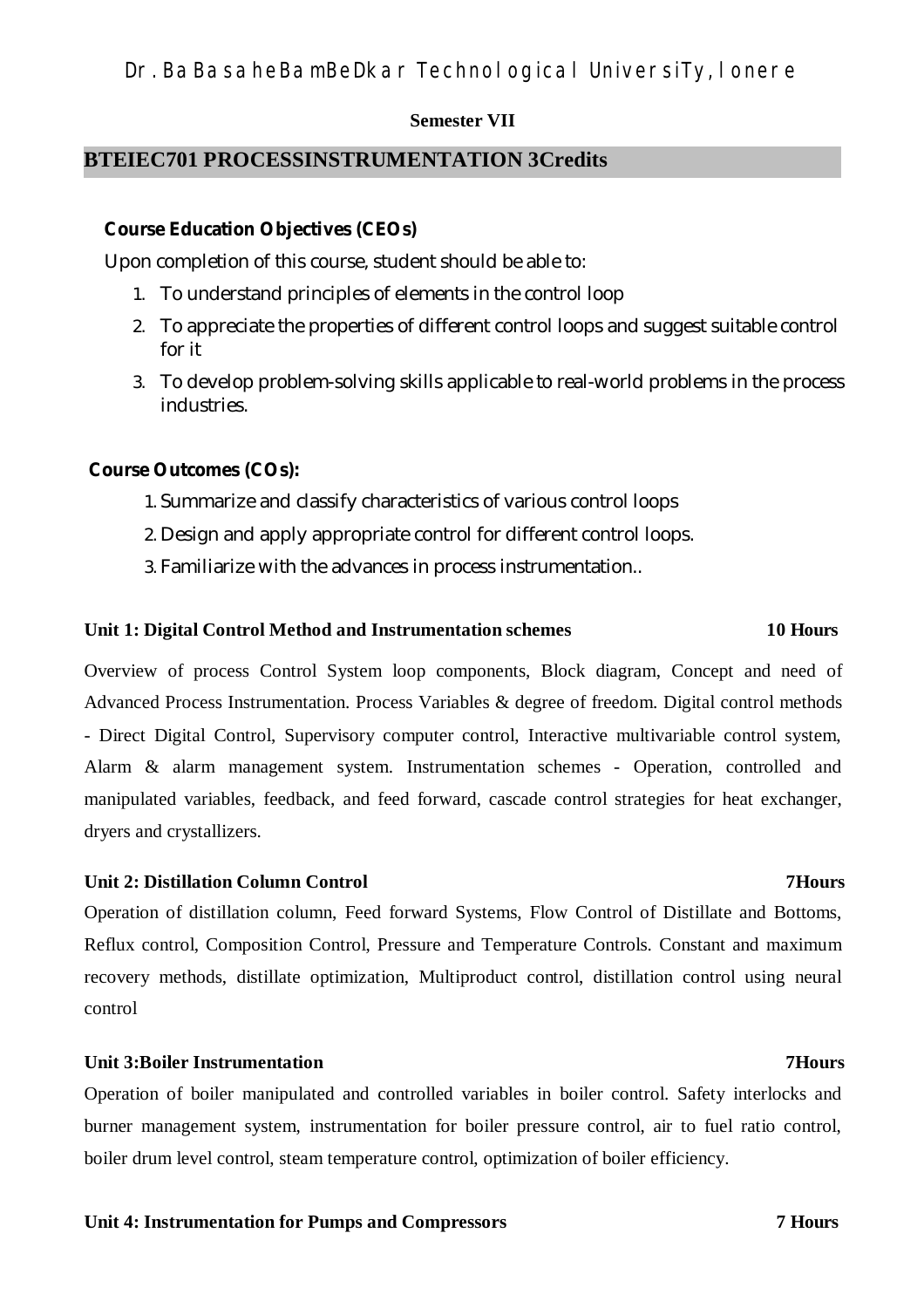Types and operation of pumps, manipulated and controlled variables in pump control, pump control methods and instrumentation for pump control, types and operation of compressors, capacity control method of compressors, instrumentation for control of different variables in centrifugal, rotary and reciprocating compressor including surge and anti-surge control.

### **Unit 5: Process Safety & Safety management Systems: 7 Hours**

Introduction to process safety, risk, risk terminologies, consequence and risk, risk measurement, Process Hazard Analysis (PHA), Hazard and operability study (HaZOp), Safety Integrity Level (SIL), Introduction to IEC61 511 standard for Functional safety, protection layers, Safety Instrumented System: function, architecture, safety life cycle, Application of safety system.

### **Text/Reference Books**

- 1. Process Control Systems by F. G. Shinskey(TMH).
- 2. Process Control by B. G. LIptak(Chilton).
- 3. Computer Based Industrial Control by Krishna Kant(PHI).
- 4. Distributed Computer Control for Industrial Automation by Popovic and Bhatkar(Dekker).
- 5. Chemical Process Control by G. Stephanopoulos(PHI).
- 6. Distillation Column Control by F. G. Shinskey(TMH).
- 7. Process control Instrumentation C.D. Johnson
- 8. Process control designing processes and control system for dynamic processes Thomes E.marlin
- 9. Analog and Digital control RamakantGaikwad.
- 10. Distributed computer control for industrial automation, Ppovik Bhatkar, DekkarPub.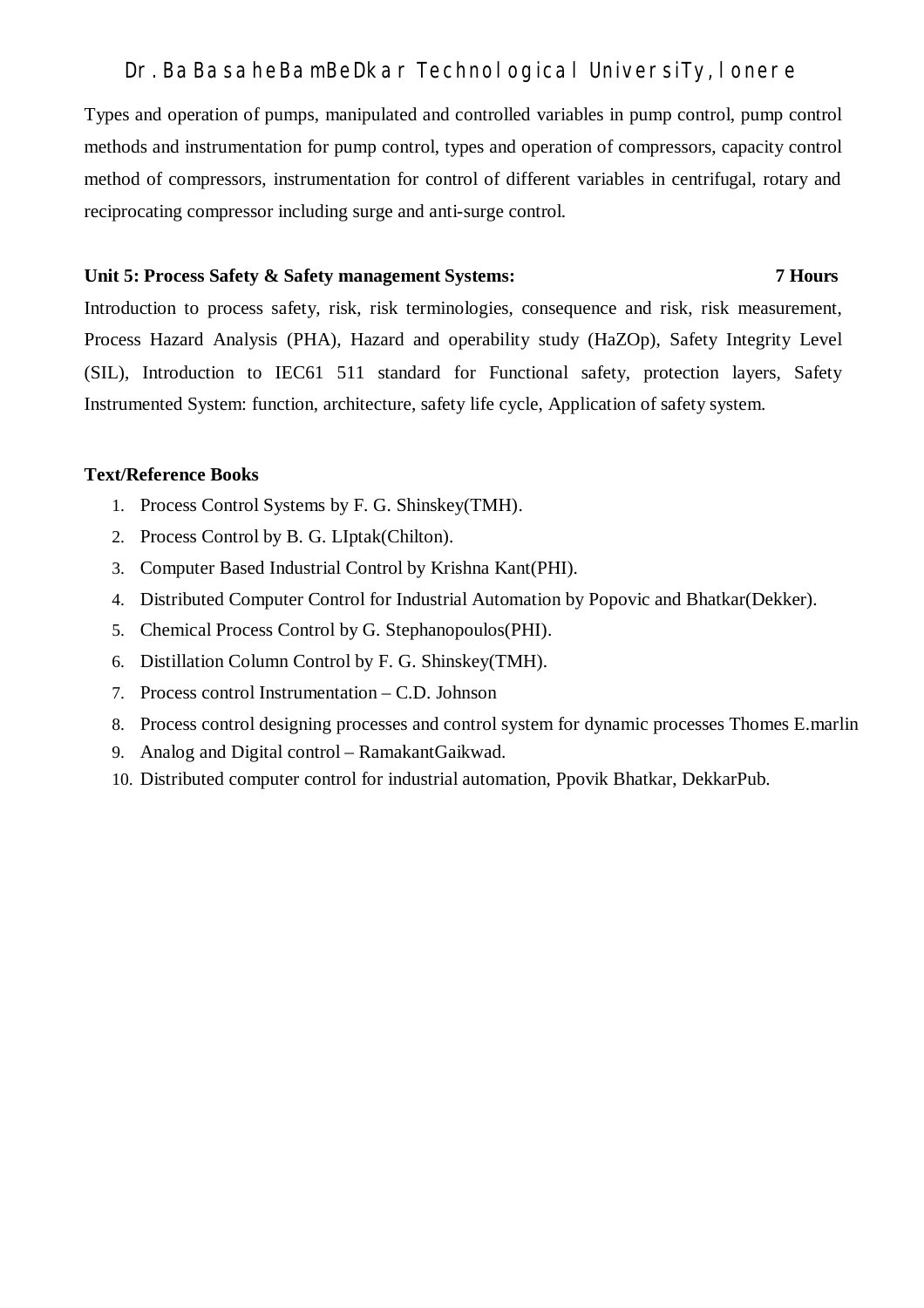## **BTEIEC702** Instrumentation System Design 3 Credit

## **Course Education Objectives (CEOs)**

Upon completion of this course, student should be able to:

- 1. Control Valve Sizing concepts and its usual terms for applications likeliquid, gas, vapour and flashing fluids.
- 2. Control room and Control Paneldetails
- 3. The process of Electronic productdesign

## **Course Outcomes (COs):**

- 1. Design and Analyse CVSizing
- 2. Identify various Control panels and Control Roomdetails
- 3. Design of Electronicproduct.
- 4. Understand Signal Conditioning forTransducers.

## **Unit 1:Introduction 07 Hours**

Basic concepts of transducer design: General transducer design consideration, testing of transducer, and selection criteria of transducer.

Design of temperature measurement system based on RTD, Thermocouple and thermisters, Design of Displacement measurement system based using LVDT, Potentiometer, Ultrasonic transducer, Complete signal conditioning circuits for above temperature and Displacement transducers.

## Unit2. Design 07 Hours

Design of orifice, rotameter, venture based flow system and signal conditioning circuits for above system. Design of level sensors and its signal conditioning circuits, design of pressure gauge, diaphragm based pressure gauge, strain gauge cell and its signal conditioning, study of P/I and I/P converters, Design of smart transmitters

## **Unit3. Reliability 07 Hours**

Concept of reliability definition, Distinction between Quality and reliability, failures, Availability, Maintainability, (MTBF, MTTF, MTTR) Life Cycle and Bathtub curve, Reliability Modeling Exponential, Weibull and Gamma Distribution, Hazard rate and Derivation of MTTF Failure Density Function, Cumulative Distribution Function and Reliability, Importance of documentation in system design.

## **Unit4.Grounding and safety 07 Hours**

Guidelines for enclosure: components and accessories, Grounding and shielding techniques noise in electronic circuits, EMI/ EMC protection against EMI, ESD selection of cables, connectors, types of knobs,; mechanical fixture PCB holders, clamps, control panel layout and control room design. Safe and Hazardous area.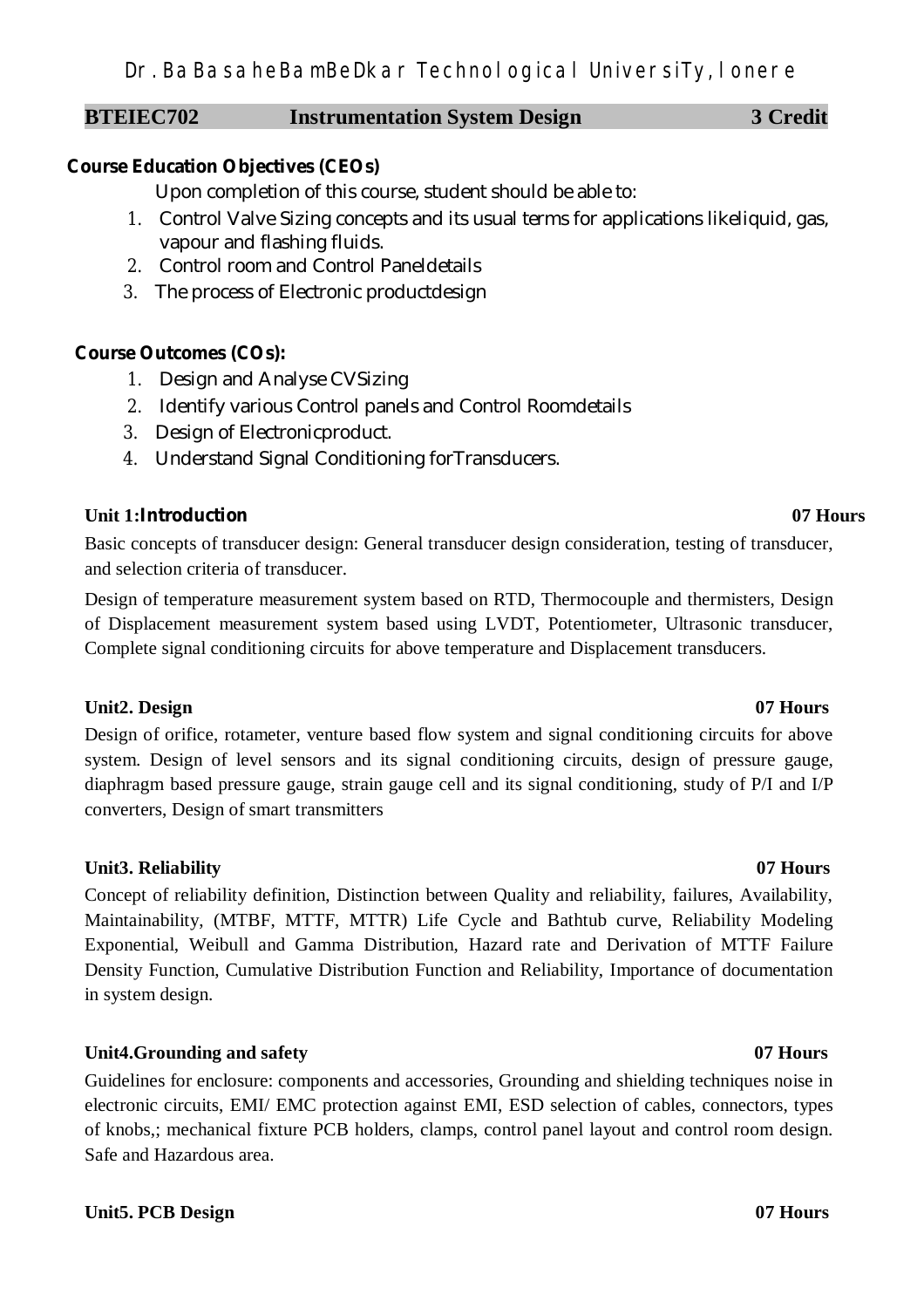Printed circuit board design guidelines: general components layout scheme, grid system, PCB size mechanical stress, design rules for analog and digital circuit PCB, single, multi layer and SMD boards, Artwork CAD packages, soldering techniques.

## **Reference Books :**

- 1. Electrostatic Discharge and Electronic Equipment, "Warren Boxleitner" IEEE presses.
- 2. Printed Circuit Boards, "Walter C. Bosshart", CEDT series, TMH.
- 3. Noise Reduction Techniques, "Ott".
- 4. Reliability Engineering, "E. Balguruswamy", PHI.
- 5. Applications of Analog Intergrated Circuit, "S. Soclof", PHI.
- 6. Process Control, "B.G.Liptak", Chilton.
- 7. National Instruments Catalog.
- 8. Measurement Systems, "E.O.Doebline".
- 9. Process control and Instrumentation technology, "C. D, Johnson", PHI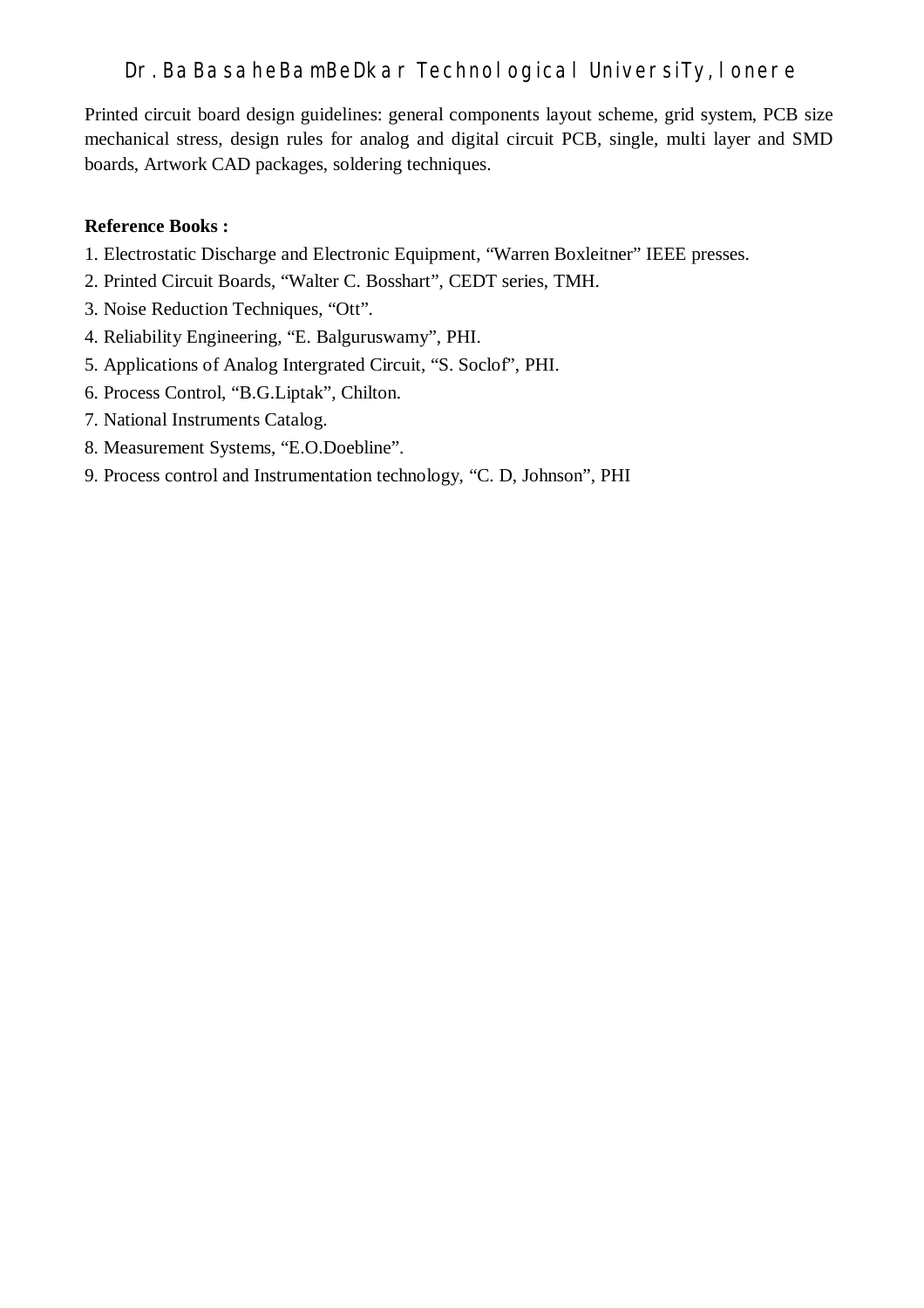## **BTEIEC703** High Voltage Engineering 3 Credit

## **Course Objectives:**

- 1. To study conduction and breakdown in gases, liquids and solids.
- 2. To understand the methods and measurement of high voltage generation and measurement
- 3. To explain the lightening phenomenon and insulation co-ordination.
- 4. To know different non-destructive testing and standards in HV.

## **Course Outcomes:**

- 1. Illustrate the concept of electric field stresses, applications of insulating materials and methods for Non-destructive testing of equipment like transformers, insulators, isolators, bushings, lightning arrestors, cables, circuit breakers and surge diverters.
- 2. Explain the breakdown process in solid, liquid, and gaseous materials
- 3. Analyze methods for generation and measurement of High Voltages and Currents (both ac and dc)
- 4. Describe the phenomenon of over-voltage and choose appropriate insulation co-ordination levels based on IS & IEC Standards.

## **UNIT I: INTRODUCTION TO HIGH VOLTAGE ENGINEERING 02 Hours**

Electric Field Stresses,Poisson's equation, Estimation and Control of Electric Stress, Surge Voltages, their distribution and control.

## **UNIT II:CONDUCTION & BREAKDOWN IN GASES: 06 Hours**

Gases as insulation media, ionization processes, Townsend's current growth equation, current growth in presence of secondary processes, Townsend's criterion for breakdown in electronegative gases, time lags for breakdown, Streamers theory, Paschen's law, breakdown in non-uniform fields and corona discharge, corona under positive  $\&$  negative polarities, glow  $\&$  arc discharge, considerations in using gases for insulation purpose.

## **UNIT III: BREAKDOWN IN DIELECTRIC MATERIALS: 08 Hours**

Conduction & breakdown in liquid dielectrics: Pure and commercial liquids, breakdown in pure and commercial liquids, theories of breakdown in liquids. Breakdown in solid dielectrics: Intrinsic, electromechanical& thermal breakdown, chemical, electrochemical deterioration, treeing, tracking, internal discharges, breakdown in composite insulation, properties of solid insulators & other materials used in practice. Insulating materials: In power transformers, rotating machines, circuit breakers, cables, power capacitors & other equipment.

## **UNIT IV: OVER VOLTAGE DUE TO LIGHTENING PHENOMENON: 08 Hours**

Natural causes for over voltages – Lightning phenomenon, Overvoltage due to switching surges, system faults and other abnormal conditions, propagation of lightning voltage & current waves on transmission lines, reflection & transmission of traveling wave at junction, system control of over voltage due to switching protection of transmission lines against over voltage. Insulation co-ordination, surge diverters, equipment insulation level & co-ordination of substations.

## **UNIT V:GENERATION & MEASUREMENT OF HIGH VOLTAGES & CURRENTS: 10 Hours**

Generation of a) high d. c voltage b) power frequency high alternating voltage c) high frequency a. c. d) impulse voltages Standard impulse waves shapes and it's equation, multistage impulse generator, matrix circuit, generation of switching surges, tripping  $\&$  control of impulse generators, generation of impulse currents.

Measurement of High Direct Current voltages, Abraham Voltmeter Measurement of High Voltages alternating and impulse, Measurement of High Currents-direct, alternating and Impulse, Oscilloscope for impulse voltage and current measurements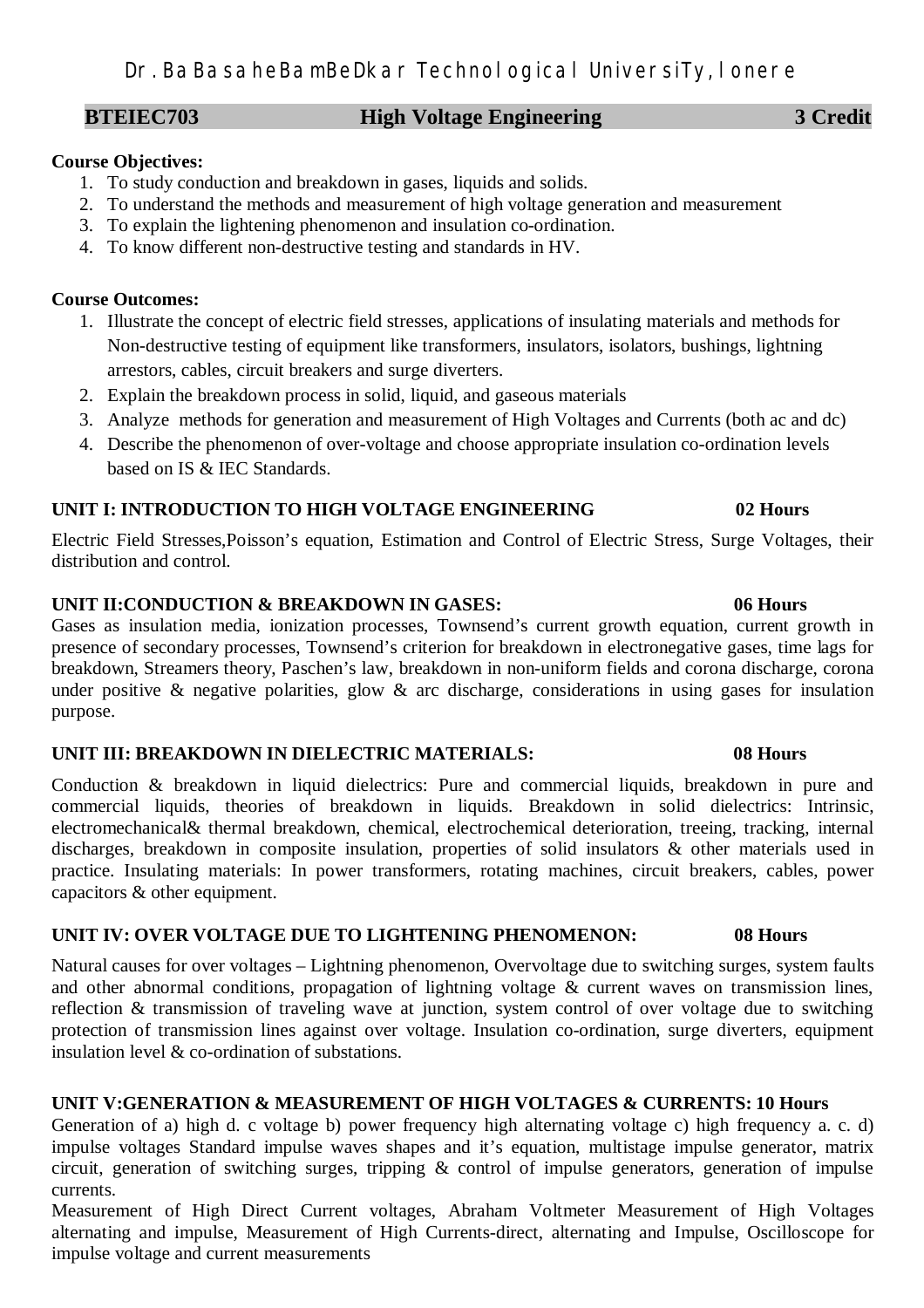### **UNIT VI:NON DESTRUCTIVE TESTING: 06 Hours**

I.E.C. & IS codes for high voltage tests on electrical appliances & power apparatus &electrical motors, nondestructive testing, testing of insulators, bushings, isolators, circuit breakers, cables, transformers, surge diverter, layout of high voltage laboratories & test facilities.

### **Reference Books:**

- 1) High Voltage Engineering: Fundamentals by E.Kuffel, W.S.Zaengl, J.Kuffel by Elsevier, 2nd Edition
- 2) High Voltage Insulation Engineering by Ravindra Arora, Wolfgang Mosch, New Age International (P) Limited, 1995.
- 3) High Voltage Engineering, Theory and Practice by Mazen Abdel Salam, Hussein Anis, Ahdan El-Morshedy, RoshdyRadwan, Marcel Dekker

### **Text Books:**

**1**. Kamaraju V. & Naidu M. S., 'High Voltage Engineering', Tata-McGraw Hill

**2**. C. L. Wadhwa, "High Voltage Engineering", New Age International Pvt. Ltd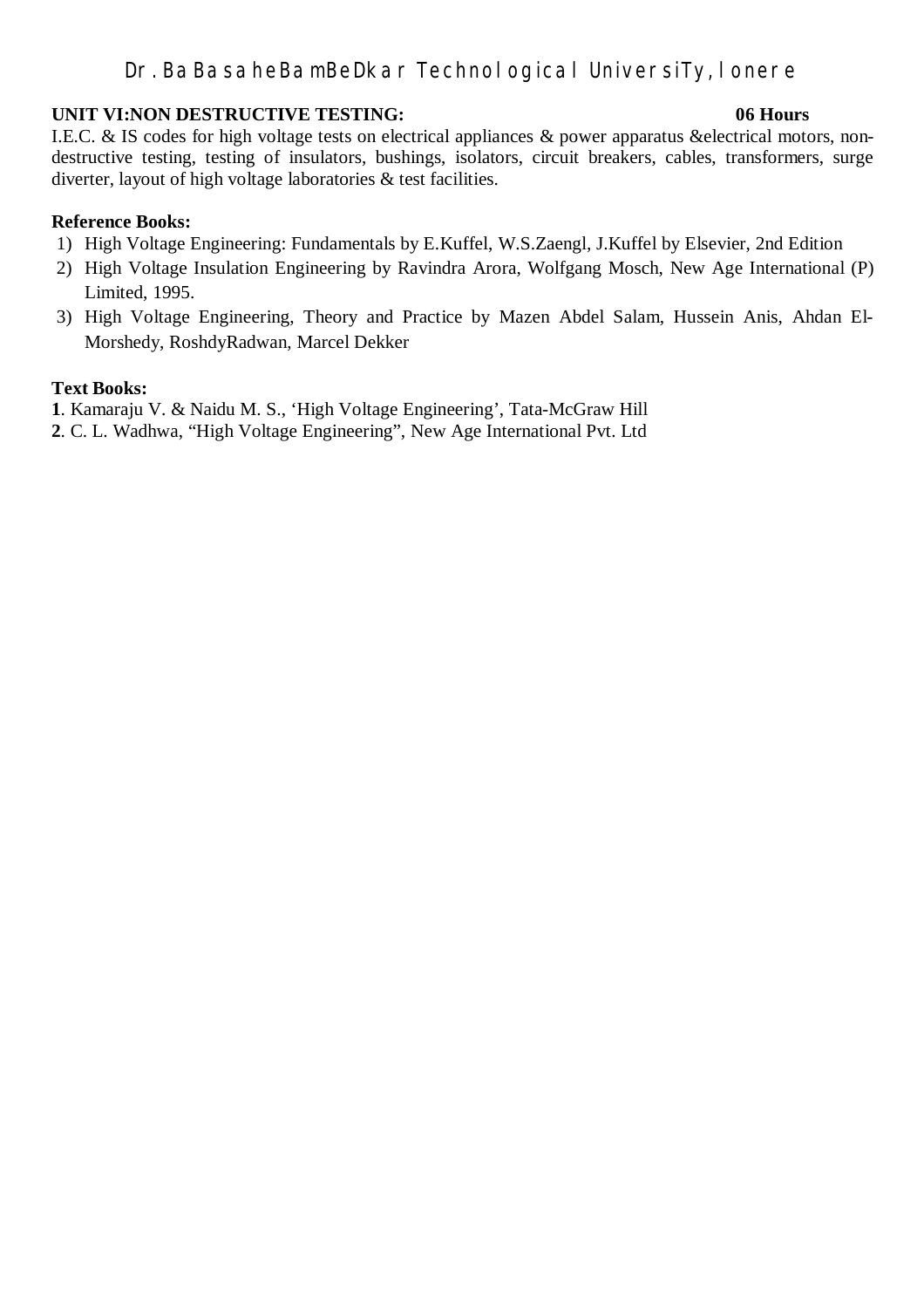# **BTEIEPE704A Electrical Power Quality 3Credits**

## **Course Objectives:**

- 1. To study the various power quality issues, their production, monitoring and mitigation.
- 2. To study the various power quality standards.
- 3. To study various power quality monitoring methods.
- 4. To apply appropriate solution techniques for power quality Problems.

## **Course Outcome:**

After Completion of this Course….

- 1. Student will be able to get the in-depth understanding of power quality issues  $\&$  standards.
- 2. Students will be able to understand working of power quality improving Equipment.

# **UNIT I: INTRODUCTION 07 Hours**

Understanding Power quality, definitions, growing concerns to Power Quality, Evaluation Procedure,General Classes of Power Quality disturbances, causes and effects of Power Quality disturbances

# **UNIT II: TRANSIENT OVER VOLTAGES 07 Hours**

Sources, causes and effects, Principle of Overvoltage protection and solutions. VoltageSag and Interruptions: causes and effects, estimation of voltage sag performance, principle ofprotection and solutions.

# **UNIT III: LONG-DURATION VOLTAGE VARIATIONS 07 Hours**

Long Duration Voltage variations, principles of regulating voltage Devices for voltage regulation, flickers, flicker sources and mitigation, quantifying flicker.

# **UNIT IV: FUNDAMENTALS OF HARMONICS 07 Hours**

Harmonic distortion, sources of harmonics, effects of harmonic distortion, Voltage Vs Current Harmonics,Active, Reactive, Volt-Amp power under non sinusoidal conditions, Harmonic Indices (THD and TDD),principles of harmonic control, mitigating devices, interharmonics, IEEE standard 519.

# **UNIT V: WIRING AND GROUNDING 04 Hours**

Reasons for Grounding, wiring and grounding problems and solutions

# **UNIT VI: POWER QUALITY MONITORING 07 Hours**

Monitoring Considerations, site survey, Monitoring Quality, monitoring location, PQ measuringinstruments, assessment of power quality measurement data, IEEE 1159 Standard. Impact of poor power quality on Reliability Indices.

# **References/Books:**

1.Chattopadhyay, Surajit, Mitra, Electric Power Quality, Springer.

2.Haytt G. T., ―Electric Power Quality‖, Stars In Circle Publication.

3. NPTEL courses

- a) NOC:Power Quality Improvement Technique, IIT Roorkee by Avik Bhattacharyya.
- b) Power Quality in Power Distribution Systems, IIT Madras by Dr. Mahesh Kumar.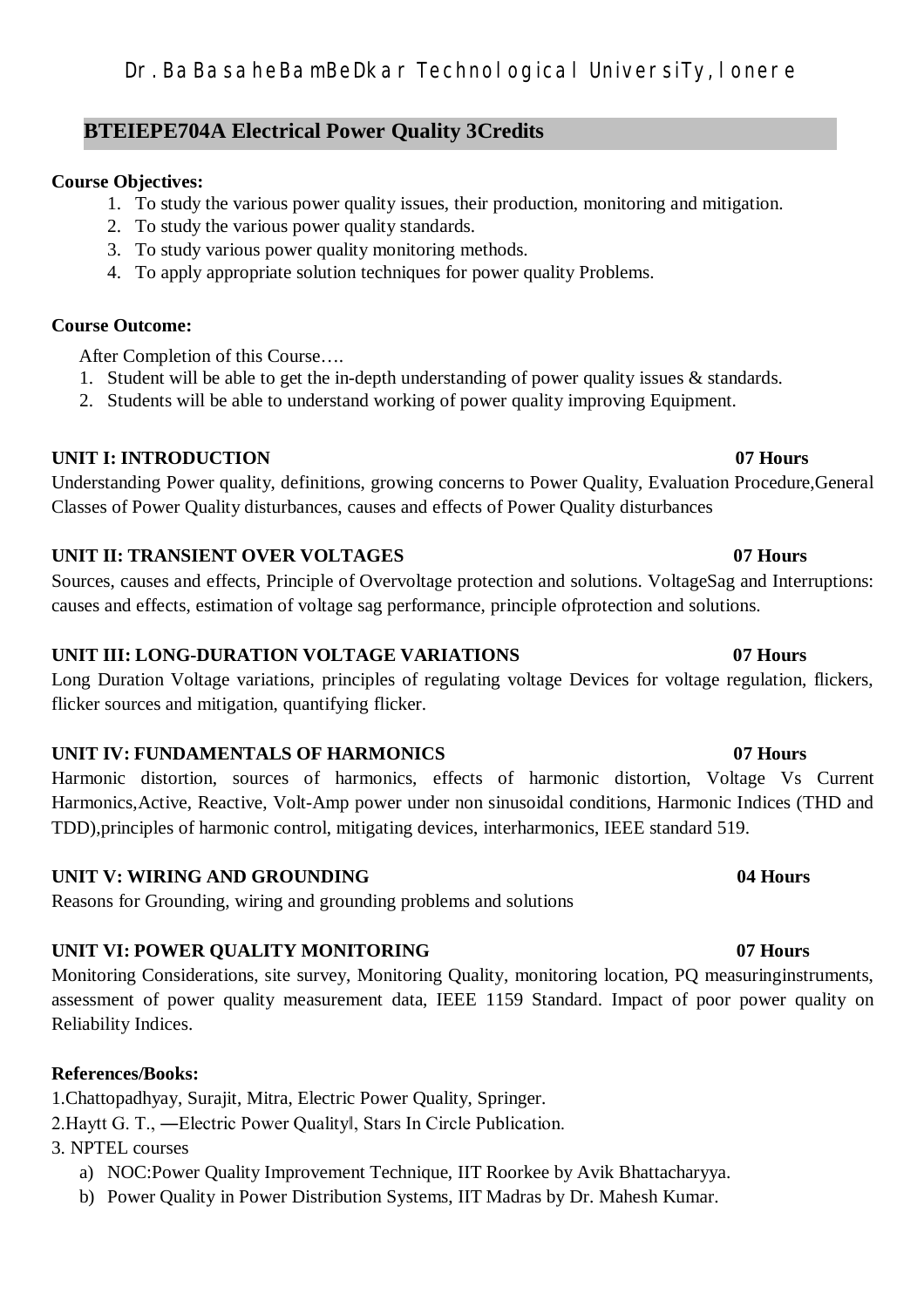| <b>BTEIEPE704B</b> | <b>Internet Of Things</b> | <b>3Credits</b> |
|--------------------|---------------------------|-----------------|
|                    |                           |                 |

### **Course Education Objectives (CEOs)**

- 1. To explore to the interconnection and integration of the physical worldand the cyber space.
- 2. To provide ability to design and develop IOT devices.

### **Course Outcomes (COs):**

- 1. Learner will be able to understand the meaning of internet in general and IOT in termsof layers, protocols, packets peer to peer communication
- 2. Learner will be able to interpret IOT working at transport layer with the help ofvarious protocols.
- 3. Learner will be able to understand IOT concept at data link layer.
- 4. Learner will be able to apply the concept of mobile networking to the internetconnected devices.
- 5. Learner will be able to measure and schedule the performance of networked devicesin IOT.
- 6. Learner will be able to analyze the challenges involve in developing IOT architecture.

### Unit 1: Introduction to Internet of Things 7 Hours

Definition & Characteristics, Physical Design of IOT,Logical Design of IOT, IOT Enabling technologies, IOT Levels & Deployment Templates Domain specific IOTs – Home automation, Cities, Environment, Energy, Retail, Logistics, Agriculture, Industry, Health & Lifestyle IoT and M2M, IoT System Management with NETCONF-YANG

### **Unit 2: IOT Platform Design Methodology 7 Hours** 7 Hours

Purpose & Requirements Specification, Process Specification, Domain Model Specification, Information model Specification, Service specification, IOT level Specifications, Functional View Specifications, Operational View Specification, device and component integration, application development, case study on IOT system for weather monitoring

### **Unit 3:** Embedded suitefor IoT 7 Hours

Physical device – Arduino / Raspberry Pi Interfaces, Hardware requirement of Arduino / Pi, Connecting remotely to the Arduino /Raspberry Pi, GPIO Basics, Controlling GPIO Outputs Using a Web Interface, – Programming, APIs / Packages, Arduino Interfaces, Integration of Sensors and Actuators with Arduino, Introduction to Python programming – Python data types & data structure,Control flow (if, for, while, range,

break/continue, pass), Functions, Modules, packages, file handling, date/time operations, classes, Python packages of interest for IOT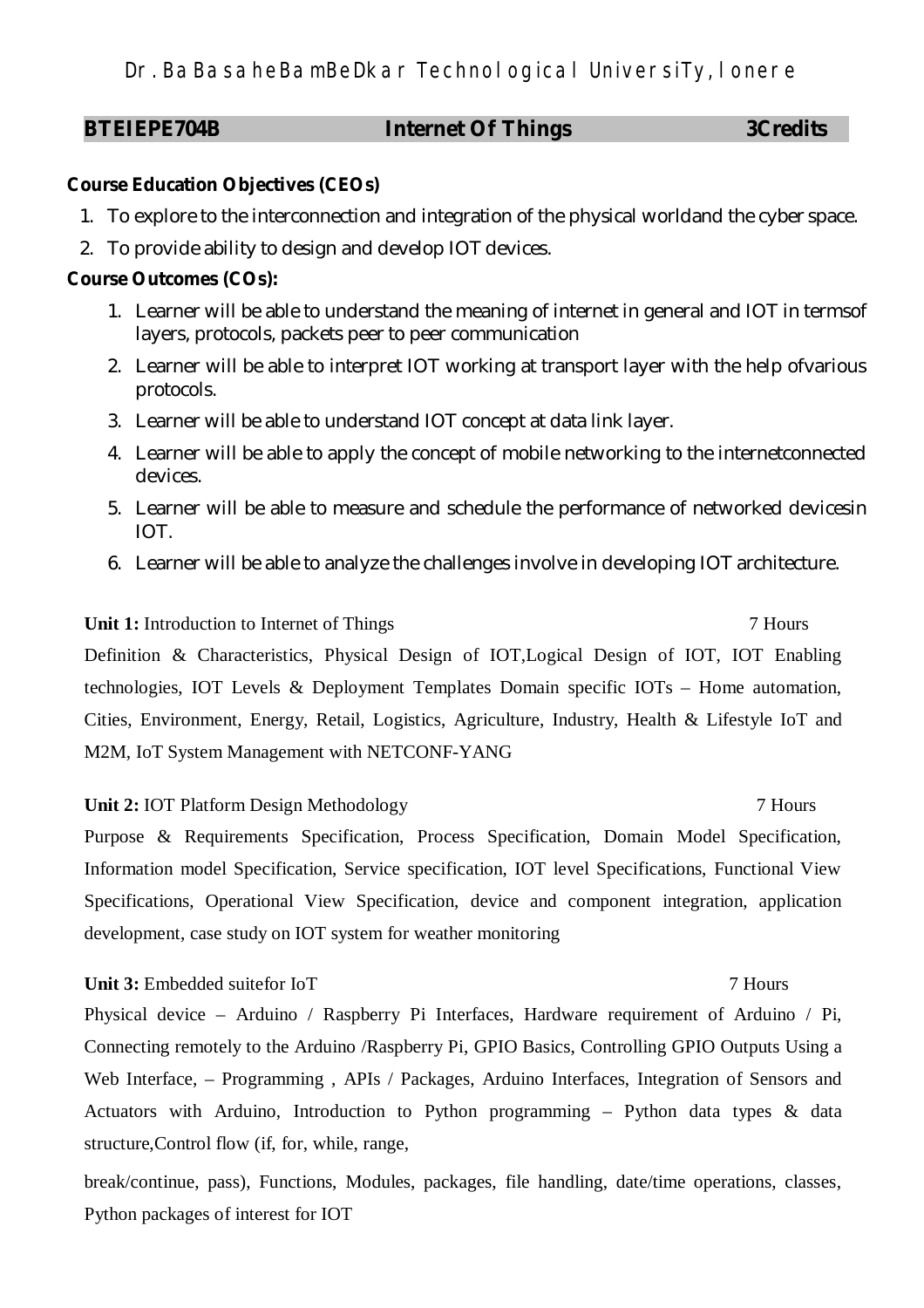**Unit 4:** Connectivity Technologies and Communication Protocols in IOT 7 Hours RFID: Introduction, Principle of RFID, Components of an RFID system, Wireless Sensor Networks: WSN Architecture, the node, connecting nodes, Networking Nodes, Securing Communication WSN specific IoT applications, Protocols in IOT: CoAP, XMPP, AMQP, MQTT, Communication Protocols: IEEE 802.15.4, Zigbee, 6LoWPAN, Bluetooth,WirelessHART

### Unit 5: IOT Physical Server and Cloud Offerings 7 Hours 7 Hours

Cloud architecture standards and interoperability- Cloud types; IaaS, PaaS, SaaS. Benefits and challenges of cloud computing, public, private clouds community cloud, Fog Computing, SDN Cloud Storage Models & Communication APIs, Web Application Messaging Protocol (WAMP), Python web application framework – Django, Developing Application with Django, Developing REST web services, SkyNet IoT Messaging Platform. Case Studies Illustrating IOT Design – Smart lighting, Home Intrusion Detection, Smart Parking, Weather Monitoring System, Weather Report Bot, Air Pollution Monitoring, Forest fire Detection,Smart Irrigation, IoTPrinter.

### **Text/Reference Books**

- 1. Pethuru Raj, Anupama C. Raman, The Internet of Things Enabling Technologies, Platforms, and Use Cases, CRC Press Taylor & Francis Group, International Standard Book Number-13: 978-14987- 6128-4.
- 2. Rajkumar Buyya, Amir Vahid Dastjerdi Internet of Things –Principals and Paradigms, Morgan Kaufmann is an imprint of Elsevier, ISBN: 978-0-12-805395-9 Hakima Chaouchi, ― The Internet of Things Connecting Objects to the Web‖ ISBN : 978-1- 84821140- 7,WillyPublications.
- 3. Olivier Hersent, David Boswarthick, Omar Elloumi, The Internet of Things: Key Applications and Protocols, ISBN: 978-1-119-99435-0, 2 nd Edition, WillyPublications.
- 4. Daniel Kellmereit, Daniel Obodovski, ―The Silent Intelligence: The Internet of Things‖,. Publisher: Lightning Source Inc; 1 edition (15 April 2014). ISBN-10: 0989973700, ISBN-13:978-0989973700.
- 5. Fang Zhaho, Leonidas Guibas, ―Wireless Sensor Network: An information processing approach‖, Elsevier, ISBN: 978-81-8147-642-5.
- 6. Daniel Minoli, ―Building the Internet of Things with IPv6 and MIPv6: The Evolving World of M2M Communications‖, ISBN: 978-1-118-47347-4, WillyPublications.
- 7. Bernd Scholz-Reiter, Florian Michahelles, ―Architecting the Internet of Things‖, ISBN 978- 3-642- 19156-5 e-ISBN 978-3-642-19157-2,Springer.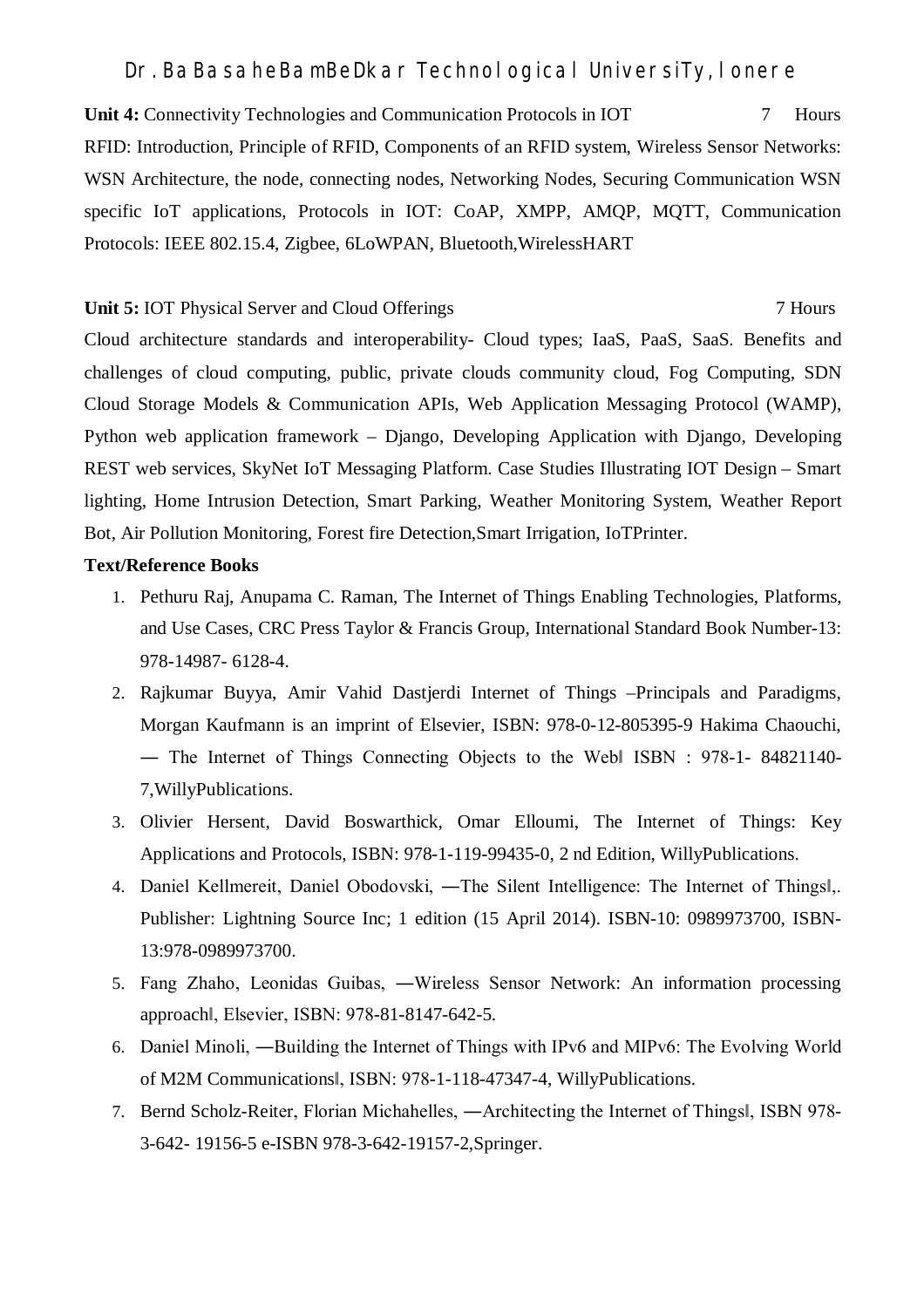## **BTEIEPE704C OPTICAL INSTRUMENTATION 3Credits**

### **Course Objectives:**

To introduce the basic concepts of Optical Fibers and Lasers and their applications in the field of Instrumentation.

### **Course Outcomes:**

- Use Optical fibers for measurement
- Apply LASER in Instrumentation and Biomedical applications.

### **Unit 1:**Optoelectronic Fundamentals 6 Hours

Light and Elements of solid-state physics nature of light, wave nature of light, light sources black body radiation, units of light Energy bands in solids, semiconductor types, works function, functions.

### **Unit 2:**Display Devices 8Hours

# Luminescence and the light emitting diode, Radiative recombination processes, LED materials, Commercial LED materials, LED construction, response time of LEDs, LED drive circuitry plasma display liquid crystal displays. LASERS: Emission population inversion, optical feedback classes of laser, doped insulator lasers. Semiconductor lasers, gas lasers, liquid dye lasers, laser applications, measurement of distance holography. Optical Fibers: Classification of optical fiber, principle of light transmission through a fiber, fabrication of optical fibers, material consideration loss and band width limiting mechanism, perform fabrication techniques, fiber drawing, fiber optic communication system.

## **Unit 3:** Optical Fiber Sensors 7 Hours 7 Hours 7 2008

# Fiber optic sensors, intensity modulated sensors, microbend strain intensity modulated sensor, liquid level types hybrid sensor, internal effect intensity modulated sensor, phase sensor, diffraction grating sensors, sensors using single mode fiber, interferometric temperature sensor, distributed fiber optic sensors, polarization problem in interferometric sensors using single mode fiber. Medical applications of fiber sensors, Fabry-Perot fiber optic sensors, Electric field and voltage sensors, Chemical fiber optic gyroscopes, magnetic field and current fiber sensor, military and aerospace applications, important applications of integrated optic fiber technology, Local areanetworks.

## **Unit 4:** Optical Fiber Sensor Applications 7 Hours

Special applications, ADM, video link, satellite link, computer link, nuclear reactor link, digital transmission in optical fiber networks, video compression, N.A. measurement, working of OTDR, microprocessor based OTDR, applications of OTDR, dispersion measurements, Bit Error Rate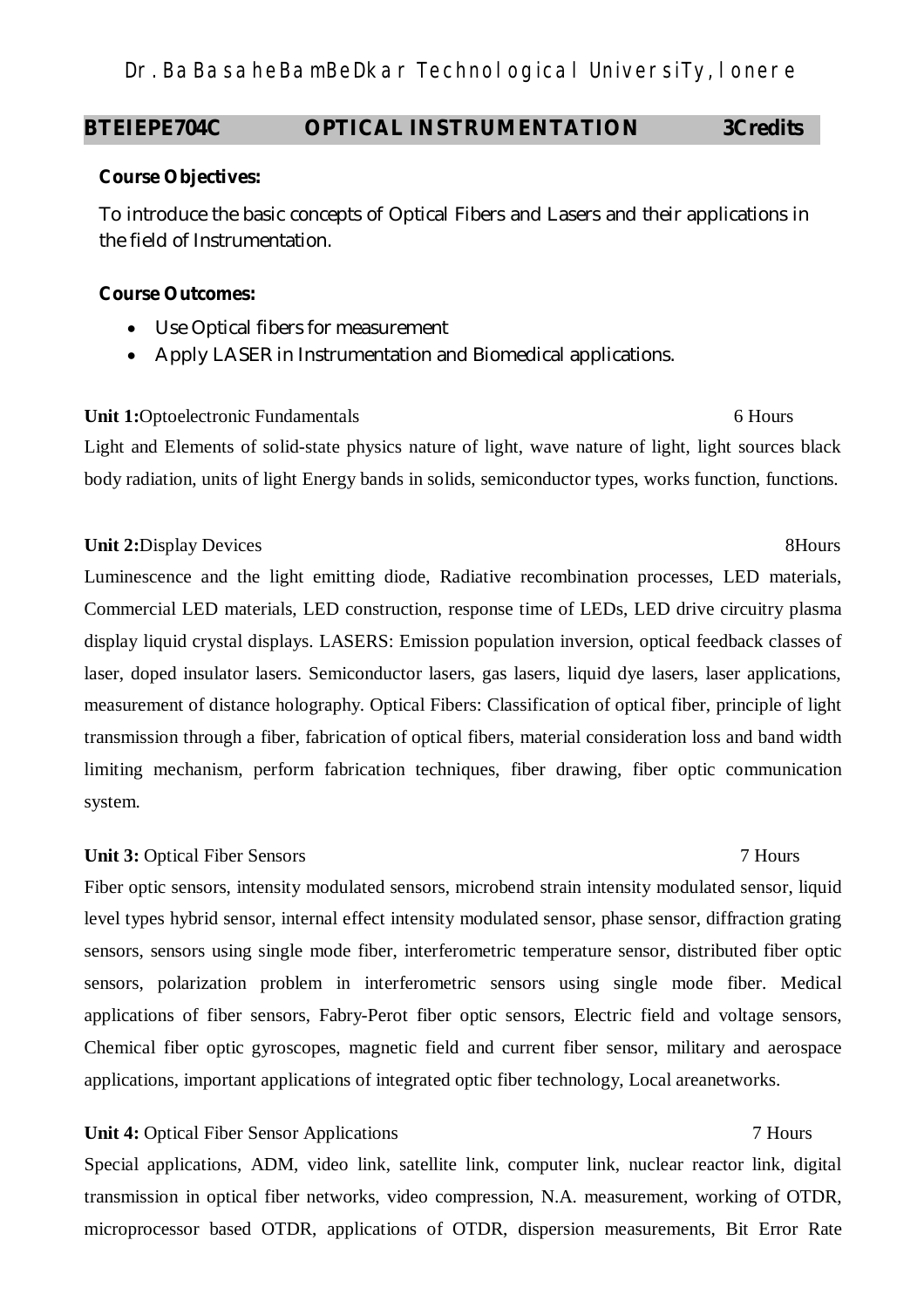(BER) measurement, attenuation measurement using OTDR, cutoff wavelength measurement, microbending loss.

### **Unit 5:** Laser Gyroscopes and Holography 7Hours

The Signac effect, Basic gyro configurations. Ring Laser Gyros (RLG): Dithered RLG, Ring Zeeman laser gyro, performance of RLG. Fiber Optics Gyros (FOG): Open loop FOG, Requirements on FOG components, technology to implement FOG, Closed loop FOG, the resonant FOG MEMS gyro, Piezoelectric gyro. The basic principles of Holography, viewing a hologram, volume hologram, multiplex hologram, white light reflection hologram. Measurement of strain, stress, bending moments and vibration by Holography, nondestructive testing, medical and dental research, solid mechanics.

## **Text/Reference Books**

- 1. Semiconductor Optoelctronic Devices, Second Edtion, Pallab Bhattacharya, Pearson Education, New Delhi,2002.
- 2. Opto Electronics An Introduction J. Wilson J.F.B.Hawkes, Prentice Hall of India New Delhi1996.
- 3. Optical fiber communications Principals and Practice J. M. Senior Prentice Hall of India, second Edition, 1996.
- 4. Fiber optics communication and other application H. Zanger and C. Zanger McGrawPublication.Optical Fiber Communication, Gerd Keiser.
- 5. Chai Yeh, ―Handbook of fibre optics‖(1990).
- 6. Ghatak A K and Thyagrajan, India, ―Laser theory and applications‖, Macmillan(1988).
- 7. Sawhney A K, ―A course in Electrical and Electronics Measurement Instrumentation‖, Dhanpat Rai and Sons, New Delhi(1993).
- 8. Silvano D. ―Electro optical Instrumentation: Sensing and measuring with LASER‖, PHI, New Delhi (2004).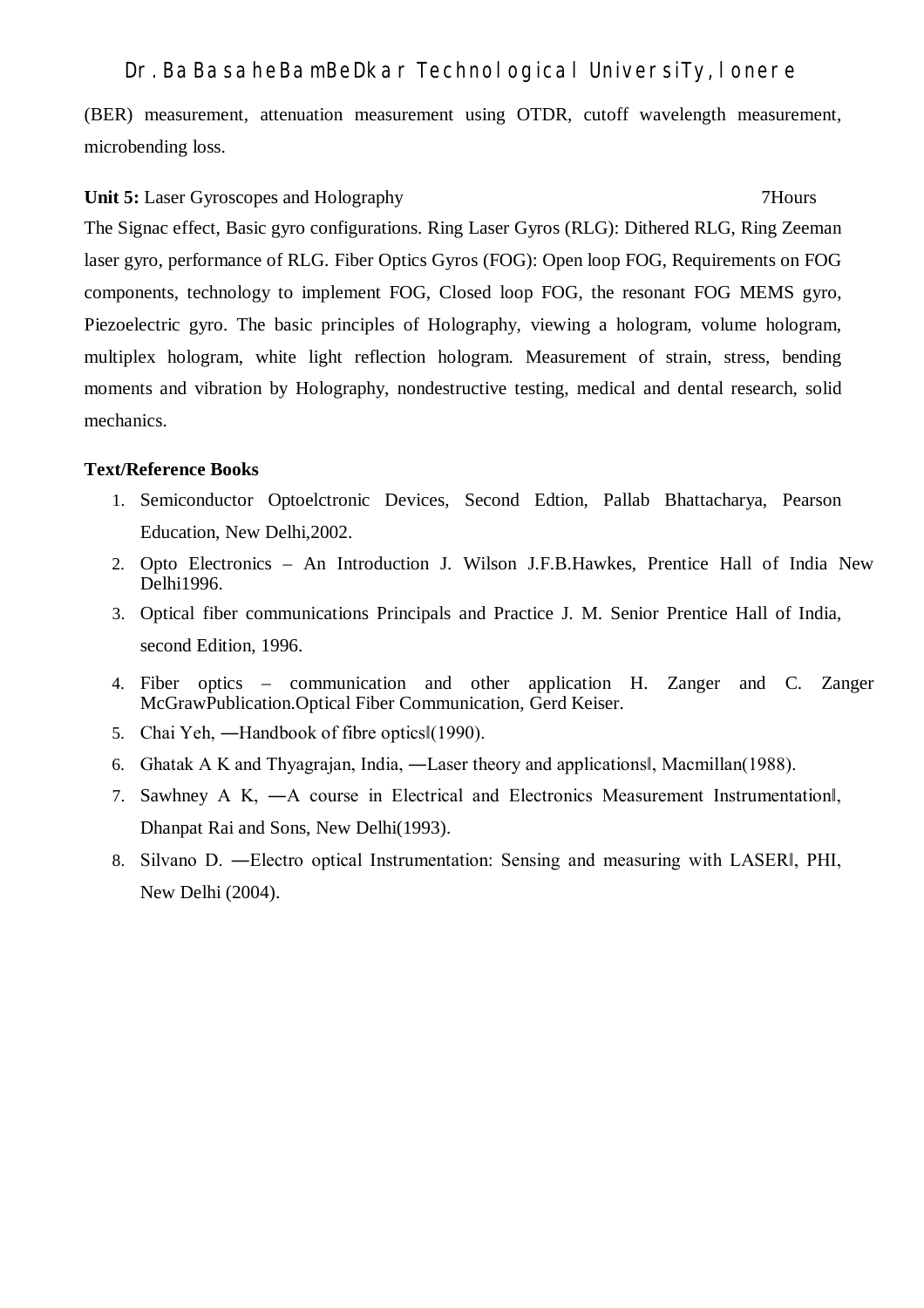## **BTEIEOE705A AUTOMOBILE INSTRUMENTATION 3Credits**

## **Course Education Objectives (CEOs):**

Upon completion of this course, student should be able to:

- 1. Know the fundamentals of automotiveelectronics
- 2. Understand automotive controlsystems
- 3. Know basics of safety factors inautomobile.

## **Course Outcomes (COs):**

- 1. Ability to understand electronic controlunit.
- 2. Acquire knowledge of various automotive standards andProtocols.
- 3. Design aspects of measurement and control strategies in automotiveapplication

**Unit 1:** Fundamentals of Automotive Electronics 7

Hours Open loop and closed loop systems components for electronic engine management, vehicle motion control, Current trends in modern Automobiles

**Unit 2:** Electronic Fuel Injection and ignition systems 7

Hours Introduction, throttle body ignition and multi-port or point fuel injection, Advantages of electronic ignition system, Types of solid state ignition systems and their principle of operation, Electronic spark timing control system.

**Unit 3:** Engine control system 7Hours Engine cranking and warm up control, Acceleration enrichment –Deceleration leaning and idle speed control, integrated engine control system, exhaust emission control system, Engine performance testing

**Unit 4:** Automobile chassis electronic control system 7 Hours Principle of electronic braking, automatic transmission electronic control circuit, cruise control circuit, the electronic steering control theory, ABS, ASR, ESP, and other electronic control method.

**Unit5:**AutoBody Electronic Control Technology and Ergonomics 10 Hours Automotive central locking and anti-theft system control technology, electronically controlled windows and doors and airbag technology, principle of control circuit components and characteristics. Ergonomics: Driver information system, lighting system components, battery monitoring and control, Air conditioning, steering control techniques, Automatic gear control systems, Emission standards.

## **Text/Reference Books**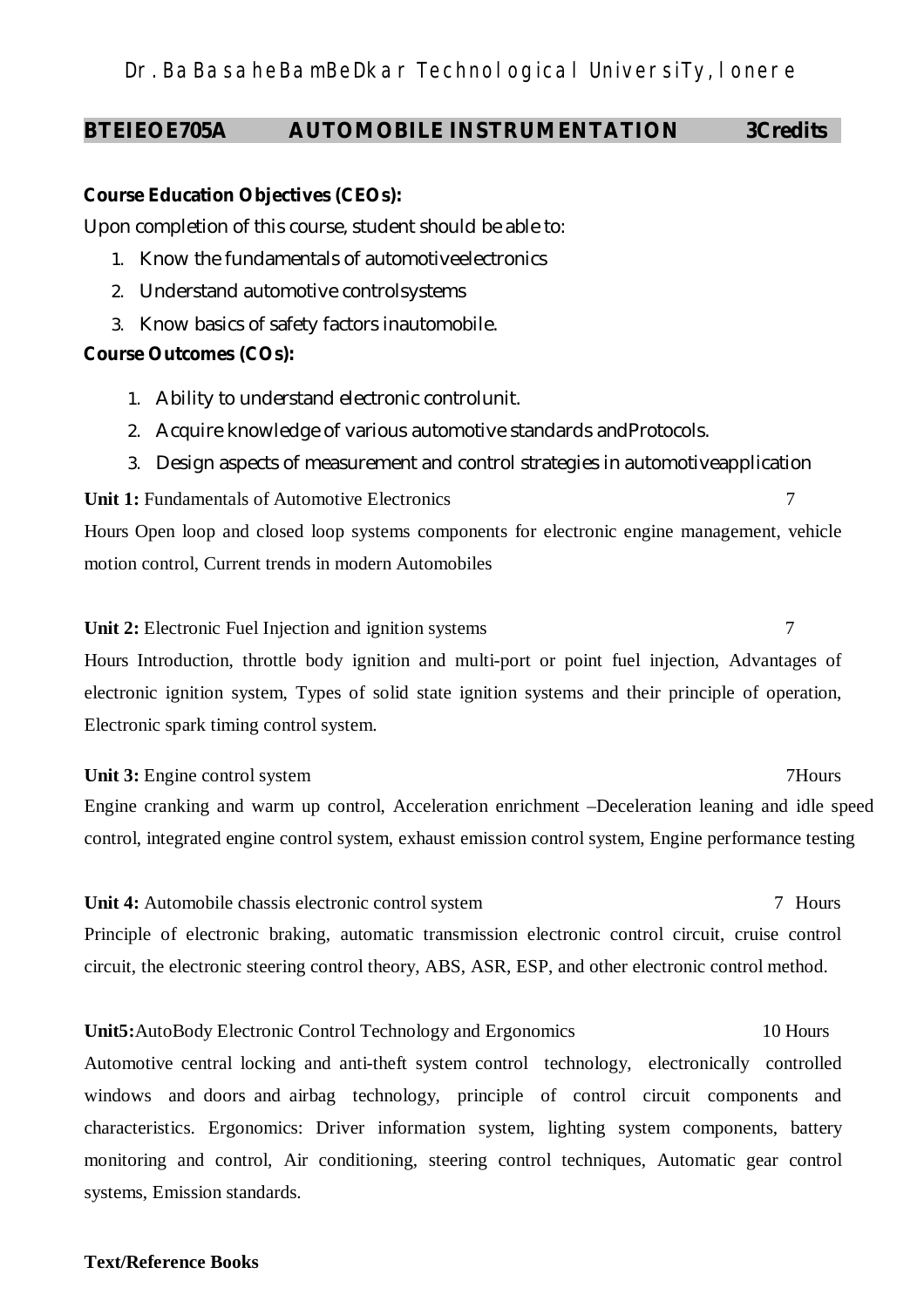- 1. William B. Riddens, —Understanding Automotive Electronics , 5th Edition, (Butterworth Heinemann Woburn),(1998).
- 2. Tom Weather Jr and Cland C. Hunter, ―Automotive Computers and Control Systeml, Prentice Hall Inc., NewJeresy.
- 3. Jiri Marek, Hans Peter trah, -Sensers Applications, Sensers for Automotive Technology 1stEdition

, Wiley

4. T. Mellard, Automotive Electronic Systems‖1987 by HeinenmannProfessional.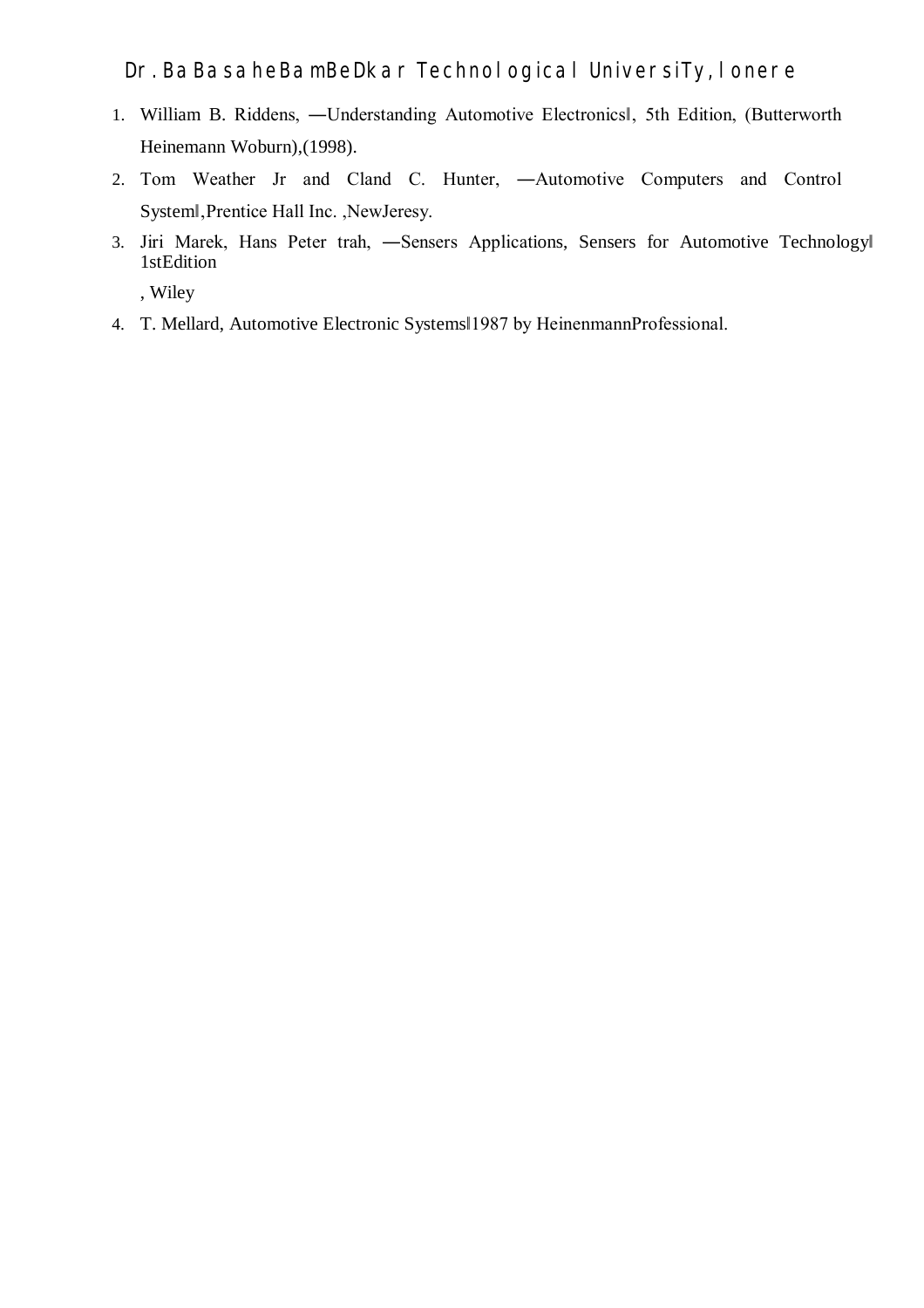## **BTEIEOE705B ELECTROMAGNETIC FIELD THEORY 3 Credits**

### **Course Education Objectives (CEOs):**

Upon completion of this course, student should be able to:

Electromagnetic field theory is the subject of great research, academic and industrial importance and has a large number of applications. The objectives to understand basic concepts of static electric field and its associated quantities, Know the boundary condition particularly a boundary between conducting material and free space. The course also deals with significance of moving charges, force between two current carrying conductors, time varying field and radiation and antennas

### **Course Outcomes (COs):**

1. To apply the basic concept of mathematics and laws of electromagnetism to solve the complex engineering problem.

2. To obtain the electric and magnetic fields for simple configurations under static conditions

3. To analyze the different conditions of conductors, dielectrics and capacitance

4. To analyze static magnetic fields

5. To analyze time varying electric and magnetic fields and apply Maxwell"s equation in different form

### **Unit 1:**Vector Analysis **7Hours** 7Hours

Introduction, co-ordinate–system transformation, vector calculus, Divergence of vector and Divergence theorem, curl of a vector and Stokes theorem, Laplacian of a scalar, classification of vector fields.

### **Unit2:**Electrostatics 7Hours

Coulomb's law, Electric field strength, field due to a line charge, sheet charge and volume charge. Electric

flux-density, Gauss's law (Maxwell's first equation in electrostatics), applications of Gauss's law. Electric Potential and potential difference, Potential of a point charge and system of charges, Conservative property, potential gradient, dipole. Energy density in electrostatic field.

## **Unit3:**Magnetostatics 7Hours

Biot-Savart's law- magnetic field due to filamentary current, distributed current surface and volume currents. Ampere's circuital law, Scalar and vector magnetic potentials. Maxwell's equations for steady magnetic fields, force on a current element in a magnetic field. Force between two current elements and torque in a currentloop.

### **Unit 4:**Electromagnetic field 7Hours

Faraday's law, Lorentz-force equation, displacement current and modified Ampere's circuital law in integral form. Continuity equation. Power flow in electromagnetic field - the Poynting theorem,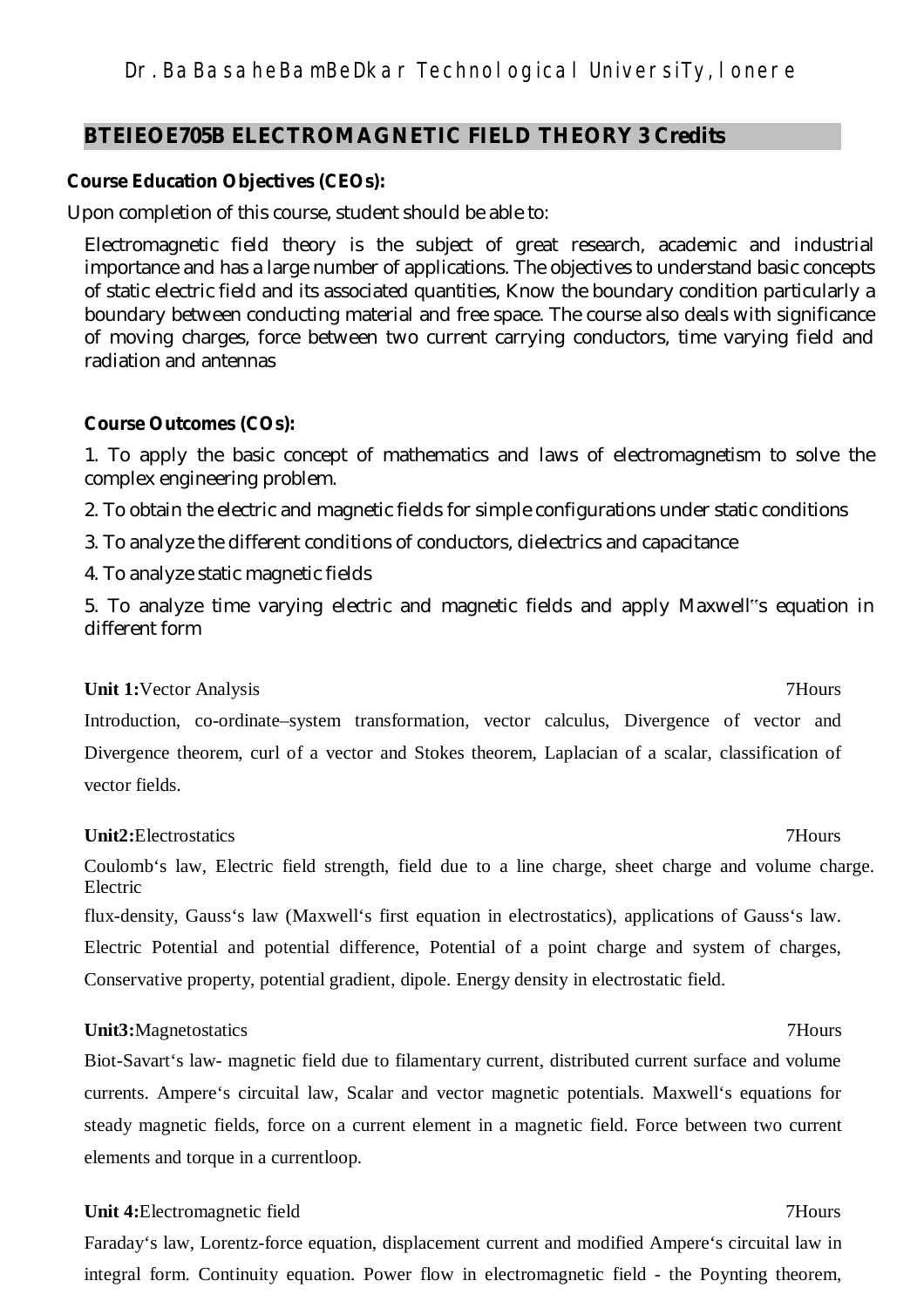sinusoidally time- varying fields and its Maxwell's equation. The retarded potentials, polarization of vector fields.

**Unit 5:** Materials, fields and Electromagnetic waves: 7 Hours

Current and current density. Conductors in fields- drift velocity, mobility, conductivity. Dielectrics in fields- polarization, flux-density, electric susceptibility, relative permittivity. Magnetic materials, magnetization, permeability and magnetic boundary conditions. Electromagnetic waves - Helmontz equation, radiation of electromagnetic waves. Wave motion in free space, perfect dielectric, lossy dielectric, propagation in good conductors-skin effect. Reflection and refraction, Guided EMwaves.

### **Text/Reference Books**

- 1. J. Griffiths, Introduction to Electrodynamics', Addison Wesley, 1999.
- 2. K. Cheng, Field and Wave Electromagnetics', Addison Wesley, 1999.
- 3. W. H. Hayt, Engineering Electromagnetic', Fifth Edition. TMH, 1999.
- 4. N. N. Rao, Elements of Engineering Electromagnetics', Pearson Education, Inc, 2004.
- 5. Mathew N.O. Sadiku,Elements of Electromagnetics, Oxford UnivPress.
- 6. N.N. Rao, Basic electromagnetic and applications, McGrawHill.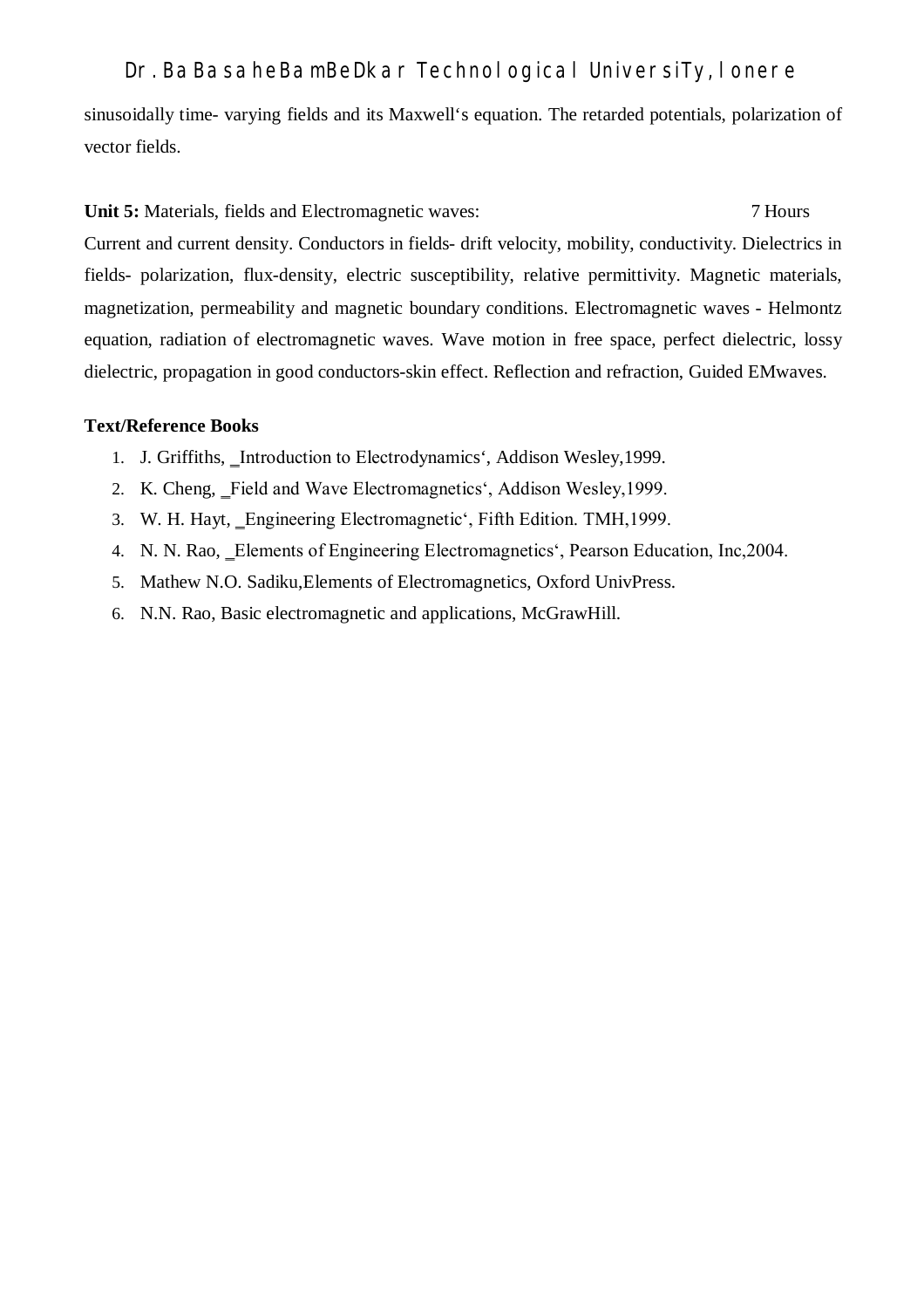## **BTEIEOE705C FLEXIBLE AC TRANSMISSION SYSTEM 3 Credits**

## **Course Objectives:**

This course objectives to study power transmission by EHV AC and FACTS. Enhancement of controllability, stability and power transfer capability of AC transmission system. Study different FACTS component and power qualityissues.

## **Course Outcomes:**

Upon successful completion of this course the student will be able to:

- 1. Apply basic knowledge power electronic for enhancing power transfer capability of AC transmissionsystem.
- 2. Understand FACTS, concepts its location in transmissionnetwork.
- 3. Analyze the characteristics FACTS controller and able to solve engineering problems.
- 4. Understand the sources of harmonics and itsmitigation.
- 5. Discharging duties as power system engineer in technical and professionalway.
- 6. Do higher studies in stability with modern tools for increasingly complex interconnected power system.

## **Unit 1:**Transmission Interconnection 7 Hours

Flow of power in the AC system, factors affecting loading capability, power flow and dynamic stability consideration of a Transmission interconnection, Description and application of HVDC transmission, DC System components and their functions, Converter configuration, Principles of DC Link control and Converter control characteristics, Firing angle, Current and extinction angle control, DC link power control

## **Unit 2:** Flexible AC Transmission 7 Hours

Benefits of FACTS, Basic Realities & Roles, Types of FACTS Controller, Principles of Series and Shunt Compensation. Introduction to Voltage source and Current source converter. Shunt compensation (SVC): Objectives of shunt compensation, Midpoint voltage regulation for long transmission line, voltage instability prevention, improvement of transient stability

## Unit 3: Reactive power control and VAR sources 7 Hours

Reactive power control and VAR sources Methods of controllable VAR generation, Description of Static VAR Compensators (SVC), Variable impedance type VAR generators. Thyristor controlled reactor (TCR), Thyristor Switched Capacitor (TSC), TSC-TCR, Fixed capacitor TCR (FC-TCR). Shuntcompensation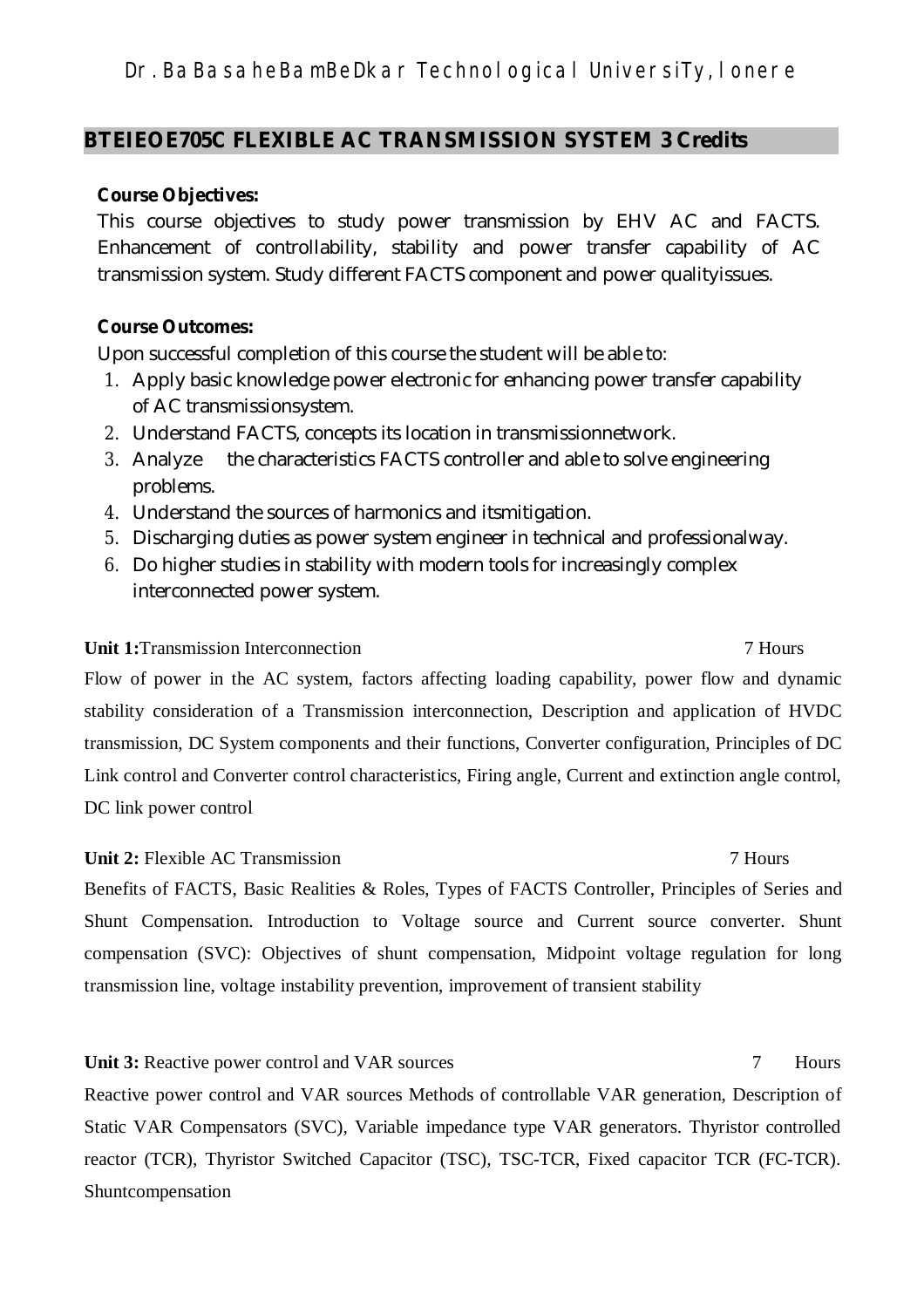### **Unit 4:** 7Hours

Variable impedance type series compensator, Thyristor Switches Series Capacitor (TSSC), Thyristor Controlled Series Compensators (TCSC). Switching Converter type Series Compensator Introduction to interline power flow controller, Special purpose FACTS controllers, Thyristor controlled voltage limiter and voltage regulator, Thyristor controlled braking resistor and current limiter.

### **Unit 5: STATCOM** and SynchronousSeriesCompensator 7 Hours 7 Hours

Switching type VAR generator, Static Synchronous Compensator (STATCOM), Basic operating principle, Configuration. Basic control approach, Comparison between SVC and STATCOM. Series Compensator: Objectives of series compensation, improvement of transient stability. Synchronous Series Compensator: (SSSC) and Controller for SSSC, Basic configuration and working of Unified Power Flow Controller (UPFC). Unified Power Flow Controller, Circuit Arrangement, Basic Principle of P and Q Control, independent real and reactive power flow control, Applications GCSC, TSSC, TCSC &SSSC.

### **Text Books/ Reference Books**

- 1. N.G Hingorani, L. Gyugyi, ―Understanding FACTS: Concepts and Technology of Flexible AC Transmission Systems‖, IEEE Press Book, Standard Publishers and Distributors, Delhi,2001.
- 2. Padiyar K.R., ―HVDC Power Transmission System‖, Wiely Eastern PVTLimited.
- 3. Thyristor Based FACTS Controllers for Electrical Transmission System, R.M. Mathur, and R. K.Verma
- 4. FACTS: Controller in Power Transmission & Distribution, K. R. Padiyar, New AgeInternational.
- 5. HVDC and F ACTS controllers, Application of Static converter in Power System, V.K. Sood New AgeInternational
- 6. E.W. Kimbark ―Direct Current transmission‖, Vol.1, John Wielly, NewYork.
- 7. J.E Miller, ―Reactive Power Control in Electric Systems‖, John Wiley &Sons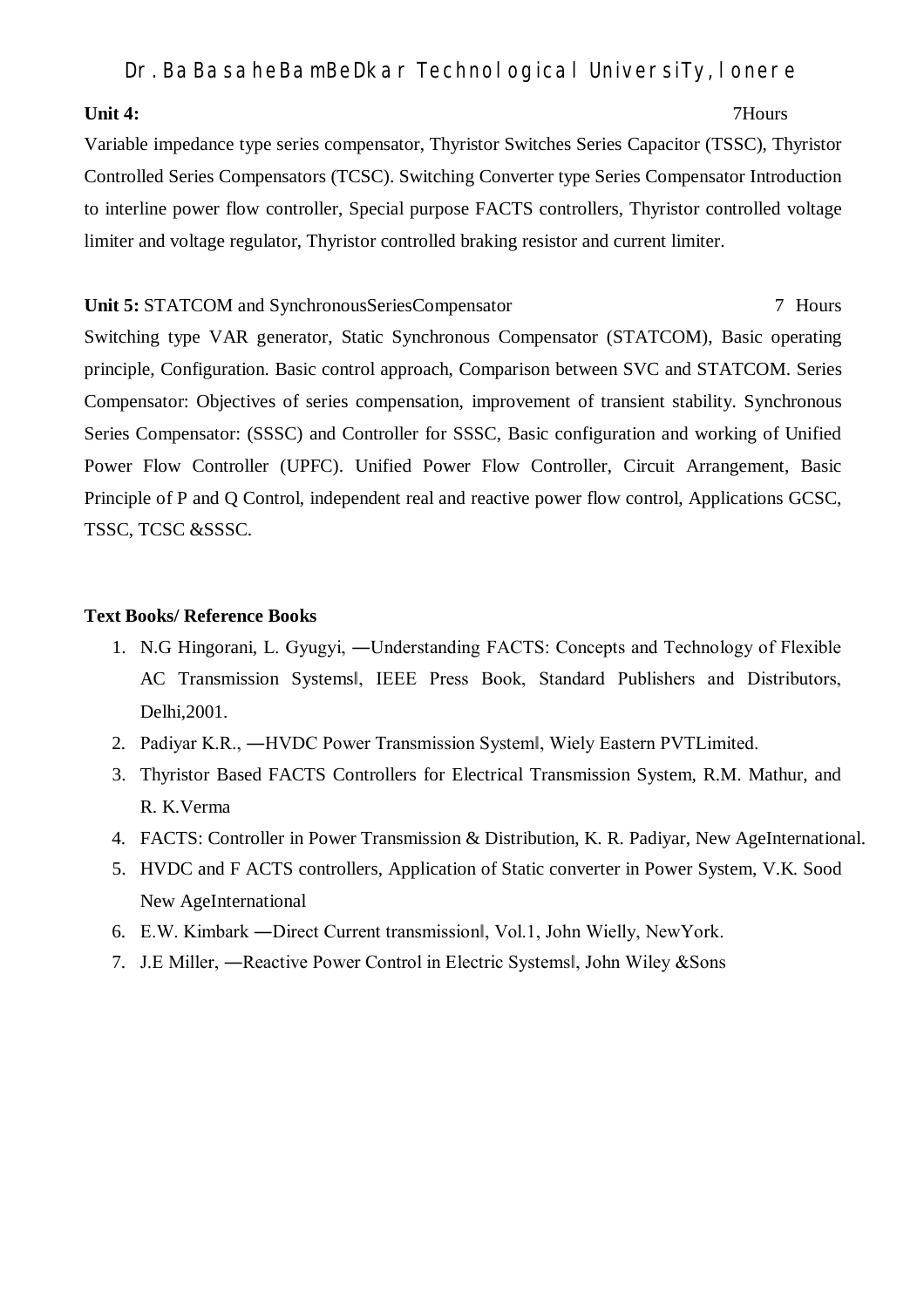## **BTEIEL706** Process Instrumentation Lab 1 Credit

- Study of feedback and feed forward system.
- Study of safety management system.
- Study the analysis of flow controller control loop.
- Study the analysis of Pressure control system
- Study of Temperature control using PID
- Study of Level control using PID
- Study of Cascade control system
- Study of heat exchanger control loop.
- Study of Split range control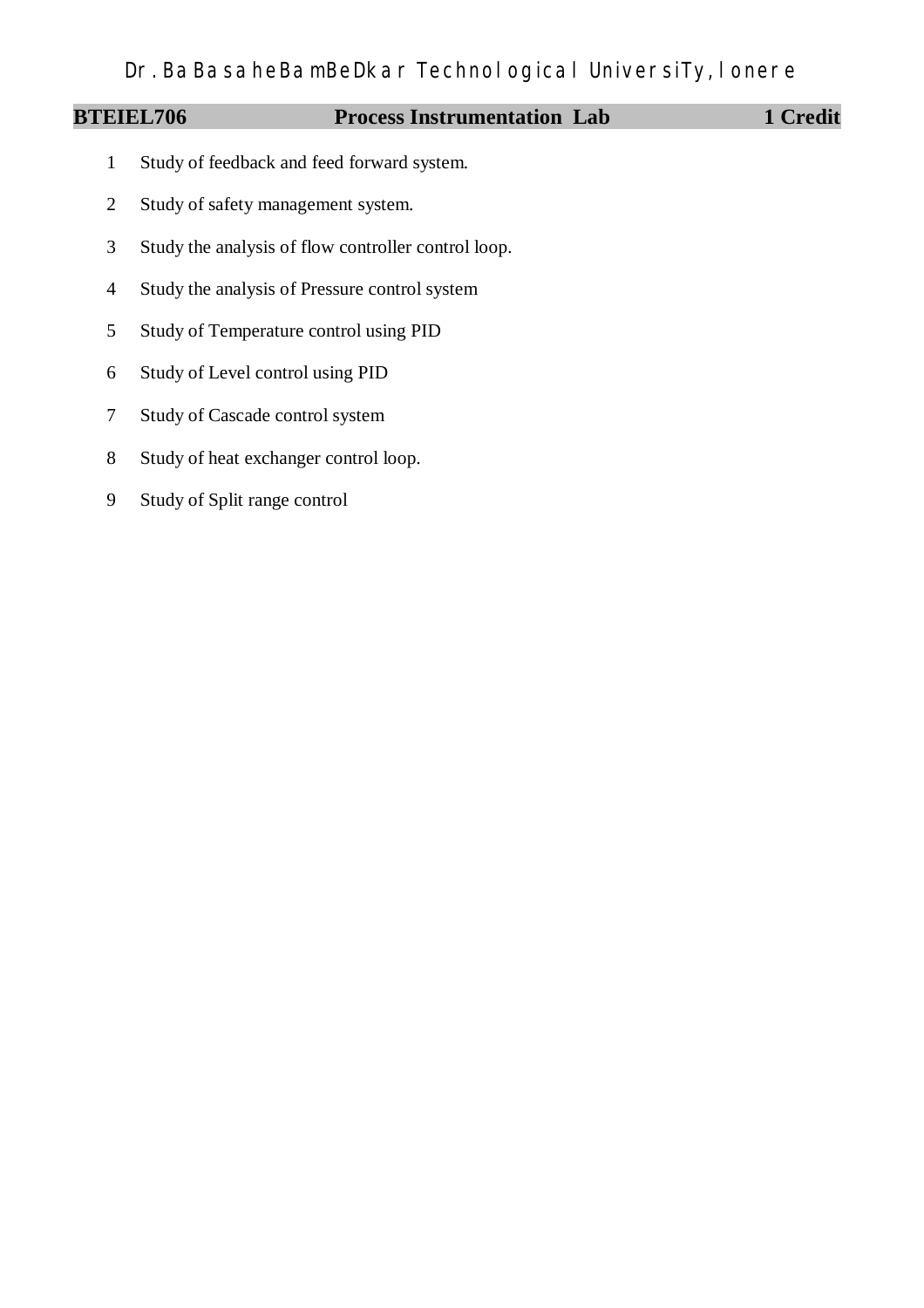## **BTEIEL707** Instrumentation System Design Lab 1 Credit

### **List of Experiments:**

- 1. Design of signal conditioning for displacement measurement transducer..
- 2. Design of signal conditioning RTD (Pt-100)
- 3. Design of signal conditioning for thermocouple
- 4. Study and Calibration of I/P & P/I converter
- 5. Study of D.P. Transmitter and its application for flow
- 6. Study of D.P. Transmitter and its application for level
- 7. Study of smart transmitter
- 8. Design of signal conditioning for strain gauge.
- 9. Study of Enclosure design for circuit and instrument.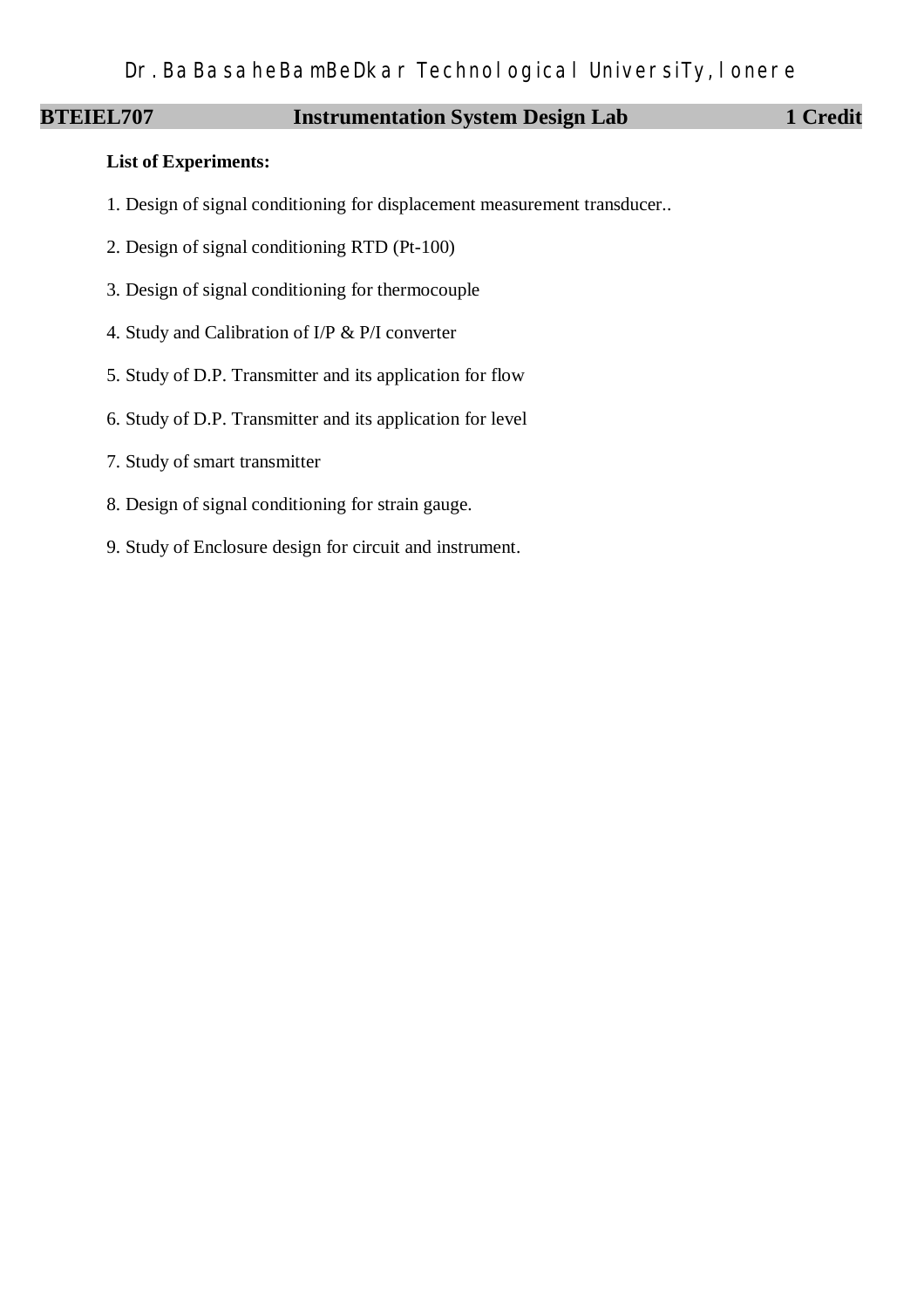## **BTEIEL708 High Voltage Engineering Lab** 1 Credit

List of Experiment

- 1. Study of Faraday Cage for HV labs.
- 2. Study of Standard HV Laboratory layouts.
- 3. One min. (1-min.) DC high voltage withstand test on Equipment. (Max. up to 10 KV).
- 4. Effect of gap length on liquid insulating material.
- 5. Breakdown Strength of composite dielectric material.
- 6. Study of impulse generator.
- 7. High voltage withstand test on cables/safety gloves/shoes, as per IS. (Max. 2.25 KV DC)
- 8. Horn gap arrangement as surge diverter.
- 9. Measurement audible and visible corona inception and extinction voltage
- 10. Development of tracks and trees on polymeric insulation.
- 11. Study of Effect of EHV field on Human, Animals & Plants.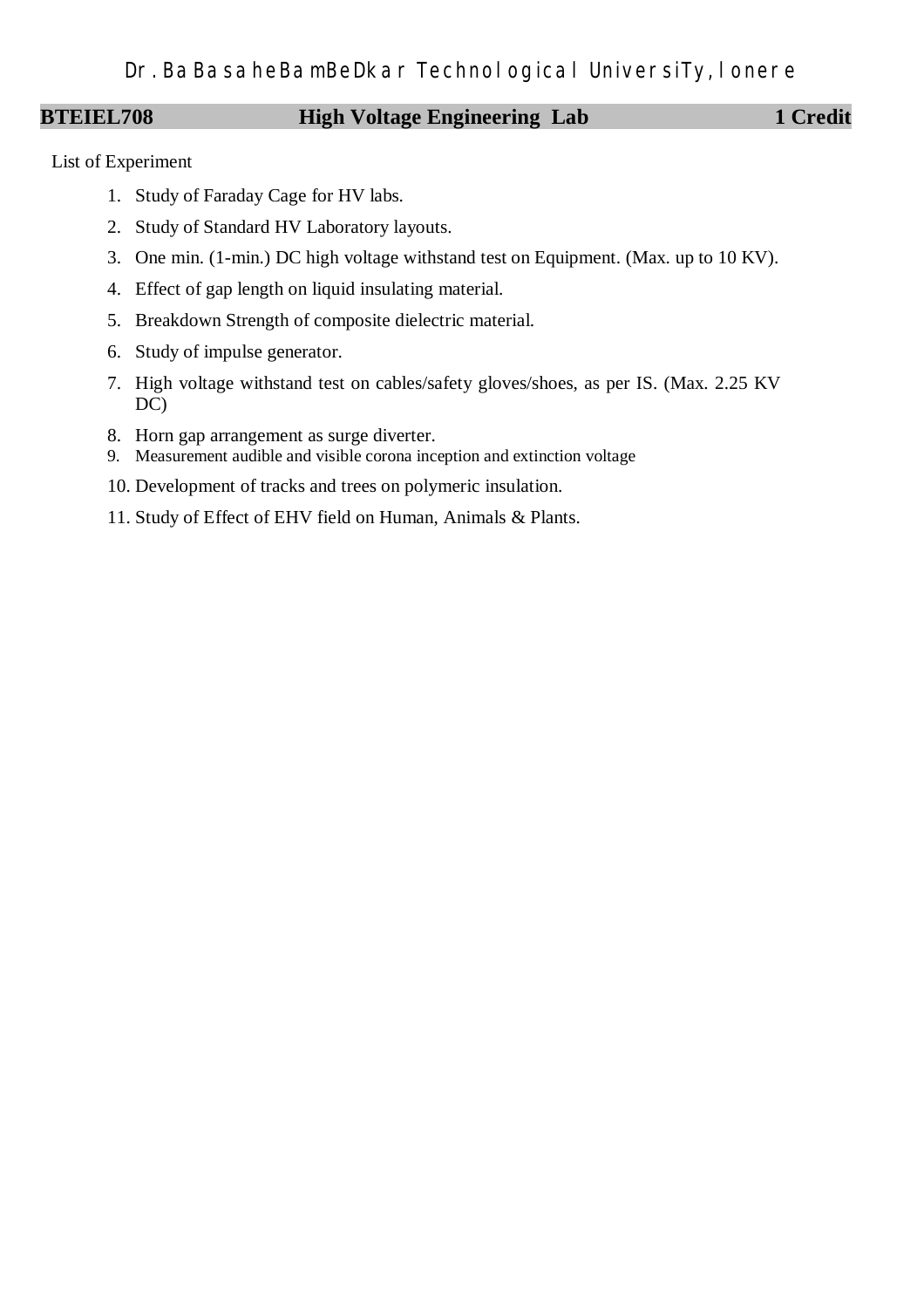## **BTEIES709** Seminar 1 Credit

Student shall choose a topic of his/her interest in consultation with faculty in the department. The topic for seminar may be related to Recent Developments in Electrical and Instrumentation Engineering area and/or interdisciplinary area. Student shall attempt to collect necessary information and present a summary indicating comprehension of the topic and acquired depth of knowledge. A brief report on topic of seminar shall be submitted. Evaluation shall be based on report and power point presentation.

## **BTEIEP710** Project Stage I 3 Credit

Term work shall consist of detailed report for chosen topic and output of final working proposed. Report shall summarise the literature survey, spell out the scope of work, methodology and results. Viva-voce Examination shall be based on work carried out by the student. In case of students opting for Internship in the eighth semester, the Project may be industry-based.

## **BTEIEF711** Industrial Training / Internship 1 Credit

Students are expected to undergo industrial training for at least four weeks at factory / design offices or in combination of these after VI semester. Training session shall be guided and certified by qualified engineer / industry expert. A neat detailed report on activities carried out during training is expected. Students should undergo training in Summer Vacation after Semester VI and appear at examination in Semester VII. A brief report of industrial training shall be submitted. Evaluation shall be based on report and power point presentation.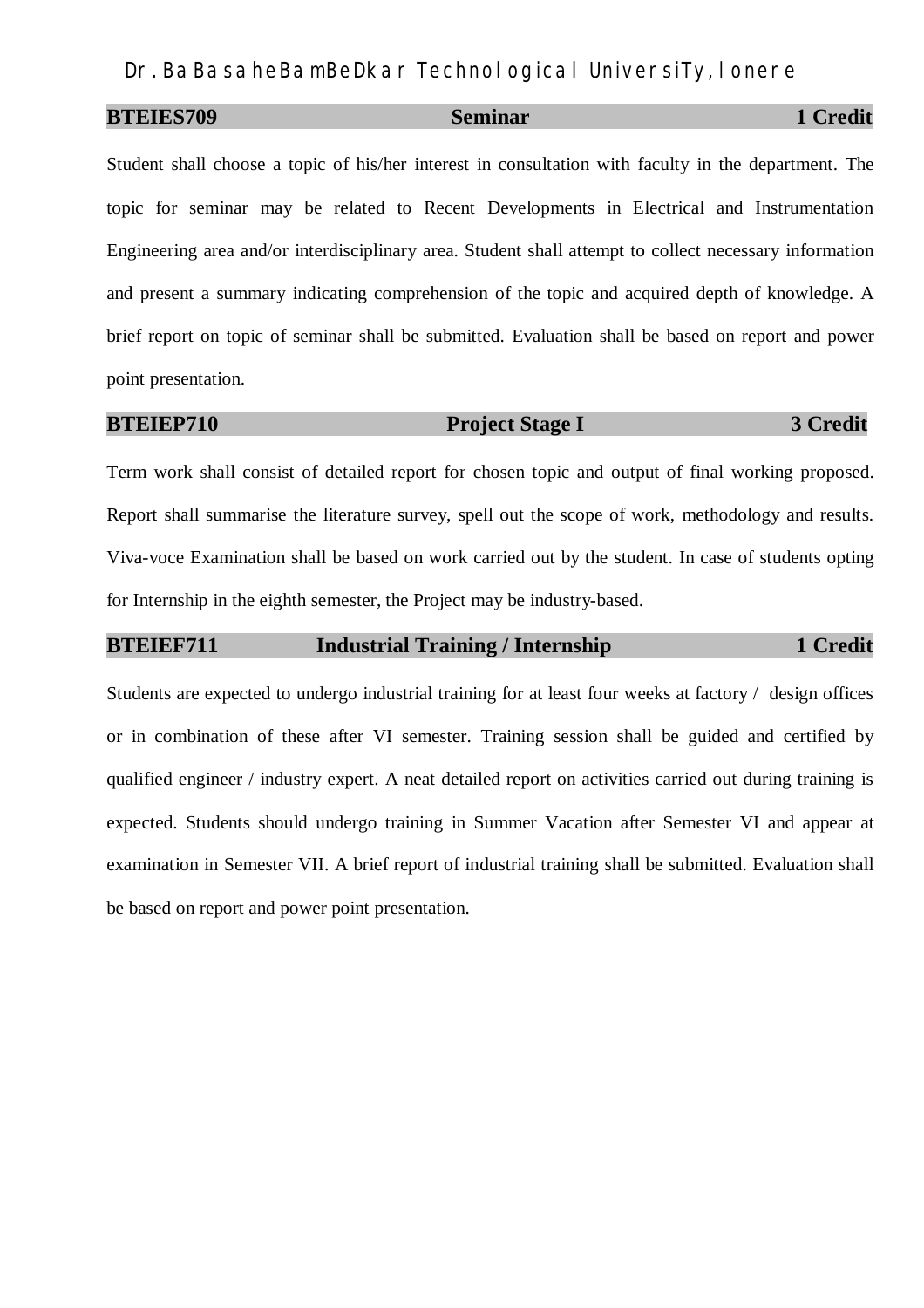# **B. Tech (Electrical and Instrumentation Engineering) Proposed Curriculum for Semester VIII [Final Year]**

## **1. Analog Circuits and Systems Through SPICE Simulation:**

**Prof. Mrigank Sharad, IIT Kharagpur** Course Duration: 12 Weeks Credits: 3

### **Course Outline:**

This course is supposed to provide a comprehensive design example utilizing (and building upon) the basic concepts covered in a UG Analog circuits course.All the essential circuit fundamentals like DC biasing, small signal analysis, signal swing, linearity, noise, frequency response, single stage, multi stage & differential amplifier topologies, stability & oscillation, Operational amplifier circuits ( transistor level), will be applied to a practical design example.

### **Syllabus:**

Week 1: System description & block and circuit level specifications, GUI based SPICE simulations for basic single stage amplifiers

Week 2: Differential amplifier ( fully differential and current mirror load), 2-stage OP-AMP ( with single ended and fully differential outputs).

Week 3: Feedback amplifiers circuits using OP-AMP, stability & compensations, stability of common mode feedback.

Week 4: Design of common mode feedback for fully differential OP-AMP.

Week 5: Node analysis for frontend amplifier

Week 6: Transistor level design for frontend amplifier with VGA

Week 7: Design of Gm-C filters

Week 8: Single slope ADC specifications and building blocks

Week 9: Comparator design considerations

Week 10: Design and descriptions of digital control.

Week 11: Transistor level implementations of Digital building blocks

Week 12: Dynamic offset cancellation using servo loop.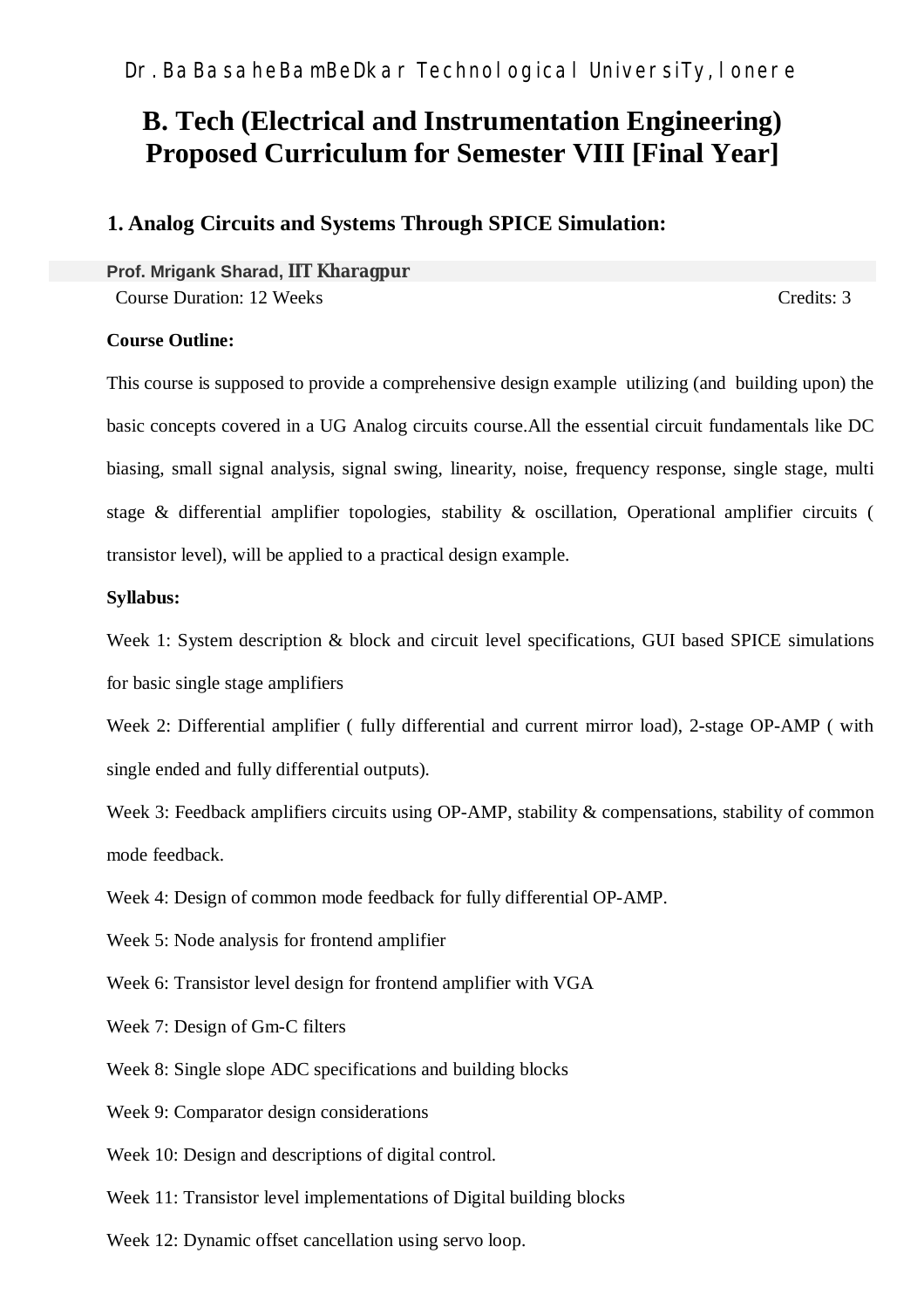## **2. Fuzzy Sets, Logic And Systems & Applications** Credits: 3

Prof. Nishchal Kumar Verma, IIT Kanpur **Course Duration: 12 weeks**

### **CourseOutline:**

The course is designed to give a solid grounding of fundamental concepts of fuzzy logic and its applications. The level of the course is chosen to be such that all students aspiring to be a part of computational intelligence directly or indirectly in near future should get these concepts.

### **Course Plan:**

**Week 1 :**Introduction and Fuzzy Sets Theory

**Week 2:** Membership Functions

**Week 3:** Set Theoretic Operations

**Week 4:** Fuzzy Arithmetic

**Week 5:** Fuzzy Relations

**Week 6:** Fuzzy Inference Systems I

**Week 7:** Fuzzy Inference Systems II

**Week 8:** Wang and Mendel Model

**Week 9:** TSK Model

**Week 10:**Fuzzifiers and Defuzzifiers

**Week 11:** ANFIS Architecture

**Week 12:** Fuzzy Systems and Machine Learning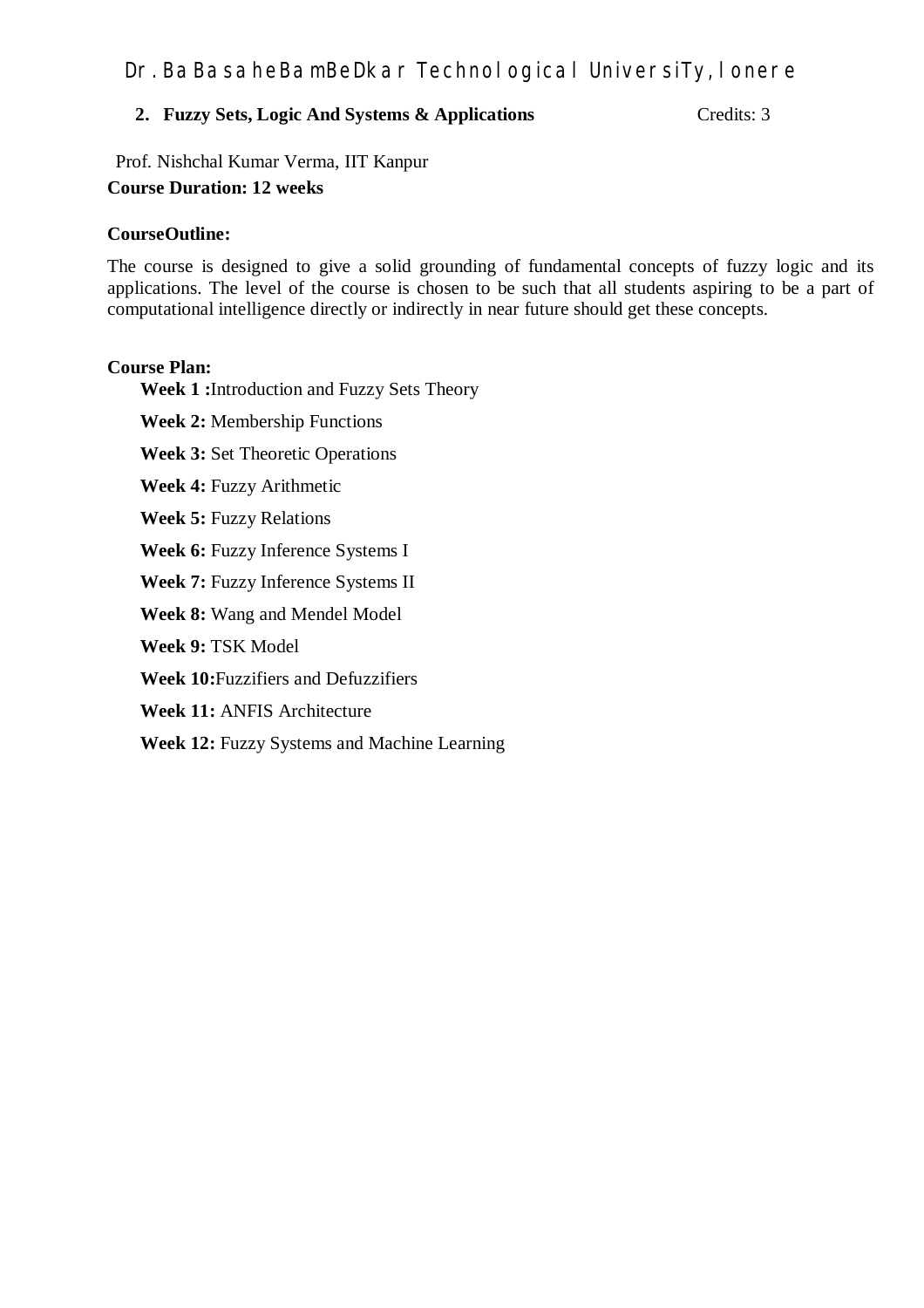## **3. Control Engineering:**

Prof. Ramkrishna Pasumarthy, IIT Madras

Course Duration: 12 Weeks Credits: 3

## **Course Outline**:

This course shall introduce the fundamentals of modeling and control of linear time invariant systems;

primarily from the classical viewpoint of Laplace transforms and a brief emphasis on the state space

formulation as well. The course will be useful for students from major streams of engineering to build

foundations of time/frequency analysis of systems as well as the feedback control of such systems.

### **Syllabus:**

Week 1:Mathematical Modelling of Systems

Week 2:Laplace Transforms, transfer functions, block diagram representation.

Week 3:Block diagram reduction, Time response characteristics.

Week 4:Introduction to stability, Routh Hurwitz stability criterion.

Week 5: Root locus plots, stability margins.

Week 6: Frequency response analysis: Nyquist stability criterion, Bode plots and stability margins in frequency domain.

Week 7:Basics of control design, the proportional, derivative and integral actions.

Week 8:Design using Root Locus

Week 9:Design using Bode plots

Week 10: Effects of zeros, minimum and non-minimum phase systems.

Week 11: State space analysis

Week 12: Design using State space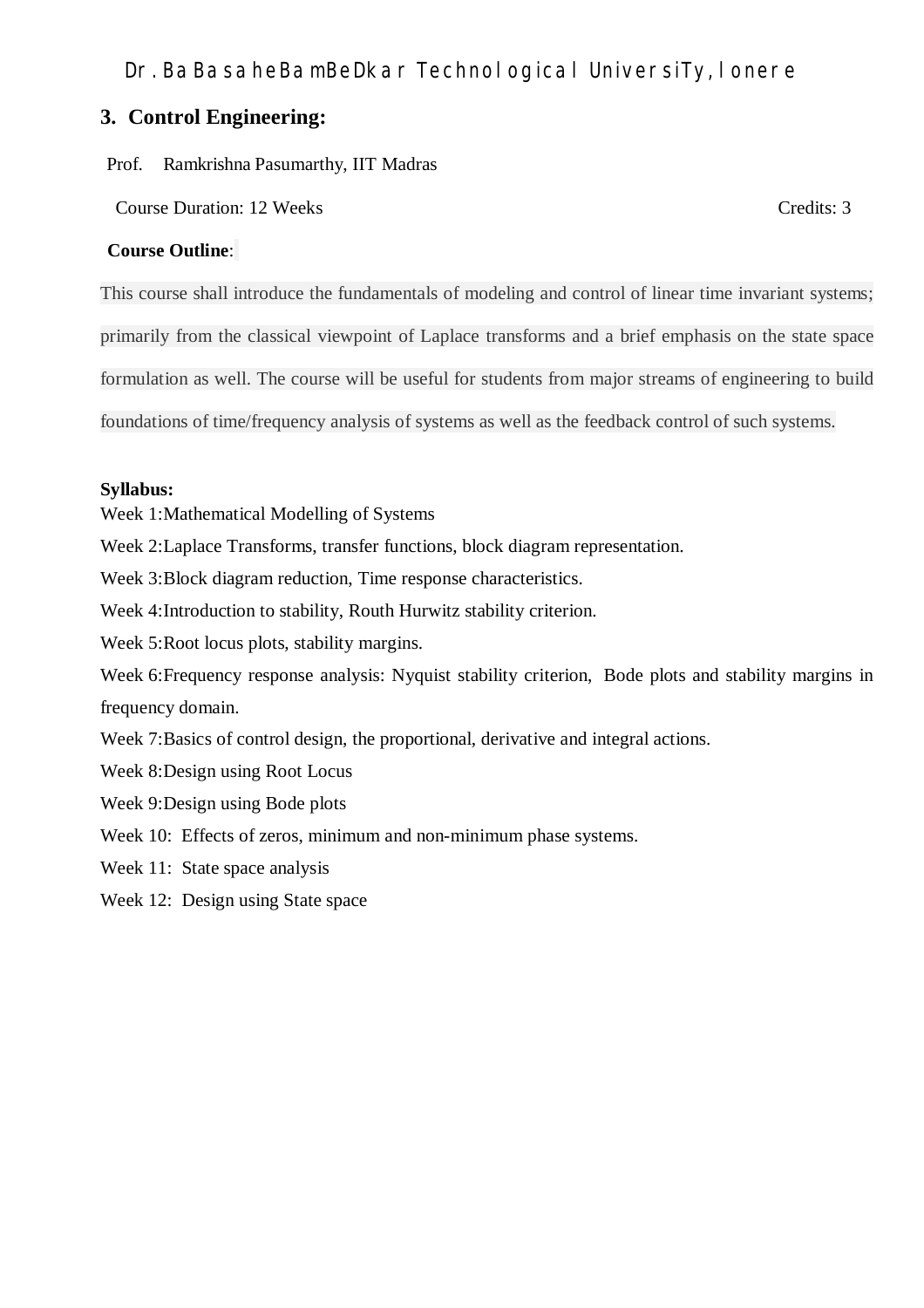## **4. DC Power Transmission Systems:**

## **Prof. Krishna S, IIT Madras**

Course Duration: 12 Weeks Credits: 3

### **Course Outline:**

This course gives an introduction to the DC power transmission using the conventional line commutated converters. The topics covered include a detailed analysis of the 6 pulse line commutated converter (LCC), 12 pulse LCC, capacitor commutated converter, DC link control & design of single tuned filter

### **Syllabus:**

**Week 1**: Introduction, choice of converter configuration

**Week 2**: Converter configuration for pulse number equal to 6, analysis of 6 pulse LCC neglecting overlap

**Week 3**: Fourier series, analysis of 6 pulse LCC neglecting overlap

**Week 4**: 2 and 3 valve conduction mode of 6 pulse LCC

**Week 5**: Extinction angle, 3 and 4 valve conduction mode and 3 valve conduction mode of 6 pulse LCC

**Week 6**: Commutation margin angle, normalization, characteristics of 6 pulse LCC, steady state

analysis of a general LCC

**Week 7**: 6 pulse LCC with other circuits on the AC and DC sides

**Week 8**: Capacitor commutated converter, 12 pulse LCC

**Week 9**: Mode of operation of 12 pulse LCC, purposes of transformer, applications of DC transmission,

types of DC link, DC link control

**Week 10**: Converter control characteristics, MTDC systems, non-characteristic harmonics

**Week 11**: Design of single tuned filter

**Week 12**: Double tuned and damped filters, reactive power requirement, comparison of AC and DC transmission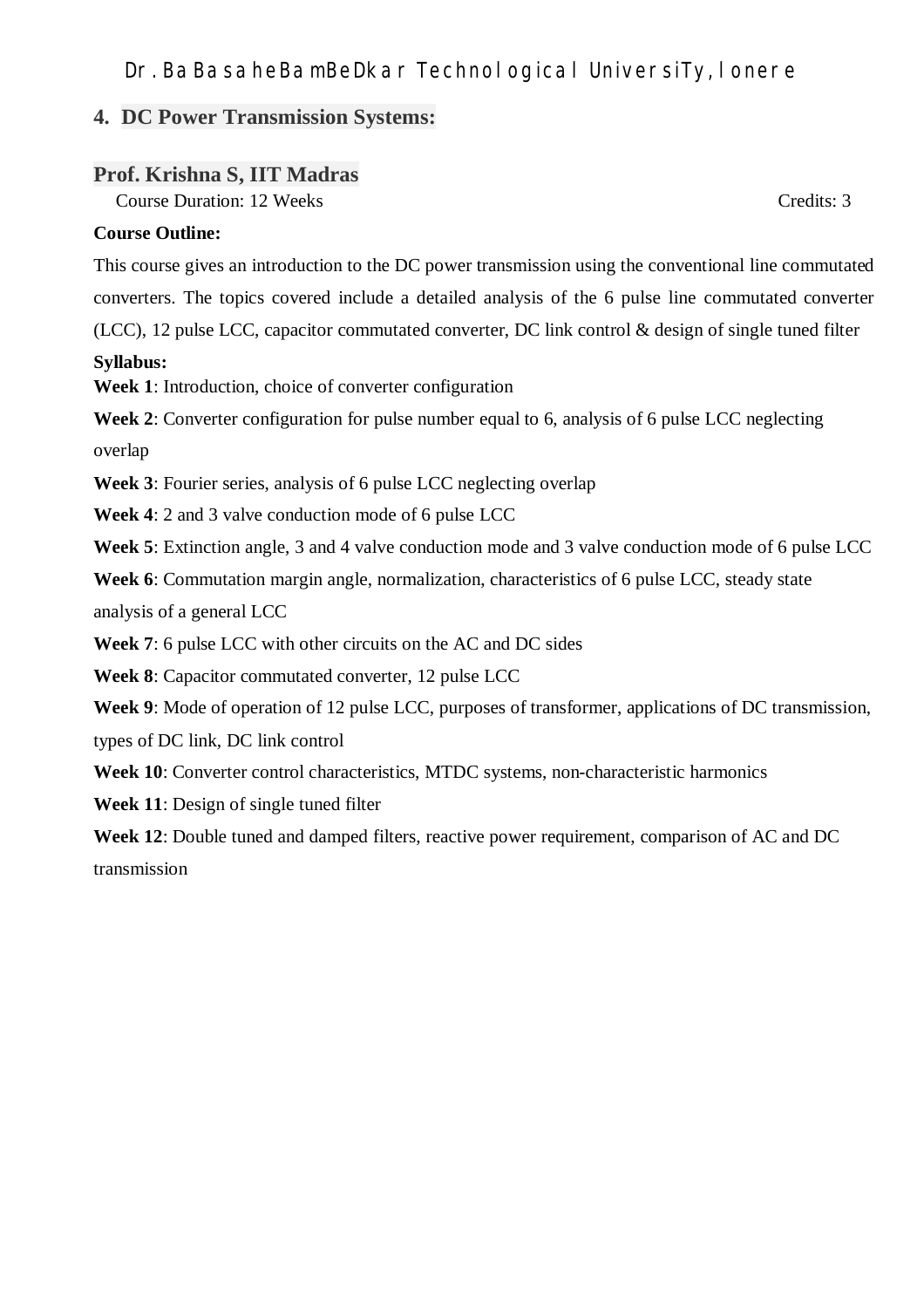## **5. The Joy of Computing using Python:**

**Prof.** Sudarshan Iyengar; Prof. Yayati Gupta, IIT Ropar Course Duration: 12 Weeks Credits: 3

### **Course Outline:**

The course brings programming to your desk with anecdotes, analogies and illustrious examples. Turning abstractions to insights and engineering to art, the course focuses primarily to inspire the learner's mind to think logically and arrive at a solution programmatically. As part of the course, you will be learning how to practice and culture the art of programming with Python as a language. At the end of the course, we introduce some of the current advances in computing to motivate the enthusiastic learner to pursue further directions.

### **Syllabus:**

- Motivation for Computing
- Welcome to Programming!!
- Variables and Expressions : Design your own calculator
- Loops and Conditionals : Hopscotch once again
- Lists, Tuples and Conditionals : Lets go on a trip
- Abstraction Everywhere : Apps in your phone
- Counting Candies : Crowd to the rescue
- Birthday Paradox : Find your twin
- Google Translate : Speak in any Language
- Currency Converter : Count your foreign trip expenses
- Monte Hall : 3 doors and a twist
- Sorting : Arrange the books
- Searching : Find in seconds
- Substitution Cipher : What's the secret !!
- Sentiment Analysis : Analyse your Facebook data
- 20 questions game : I can read your mind
- Permutations : Jumbled Words
- Spot the similarities : Dobble game
- Count the words : Hundreds, Thousands or Millions.
- Rock, Paper and Scissor : Cheating not allowed !!
- Lie detector : No lies, only TRUTH
- Calculation of the Area : Don't measure.
- Six degrees of separation : Meet your favourites
- Image Processing : Fun with images
- $\bullet$  Tic tac toe : Let's play
- Snakes and Ladders : Down the memory lane.
- Recursion : Tower of Hanoi
- Page Rank : How Google Works !!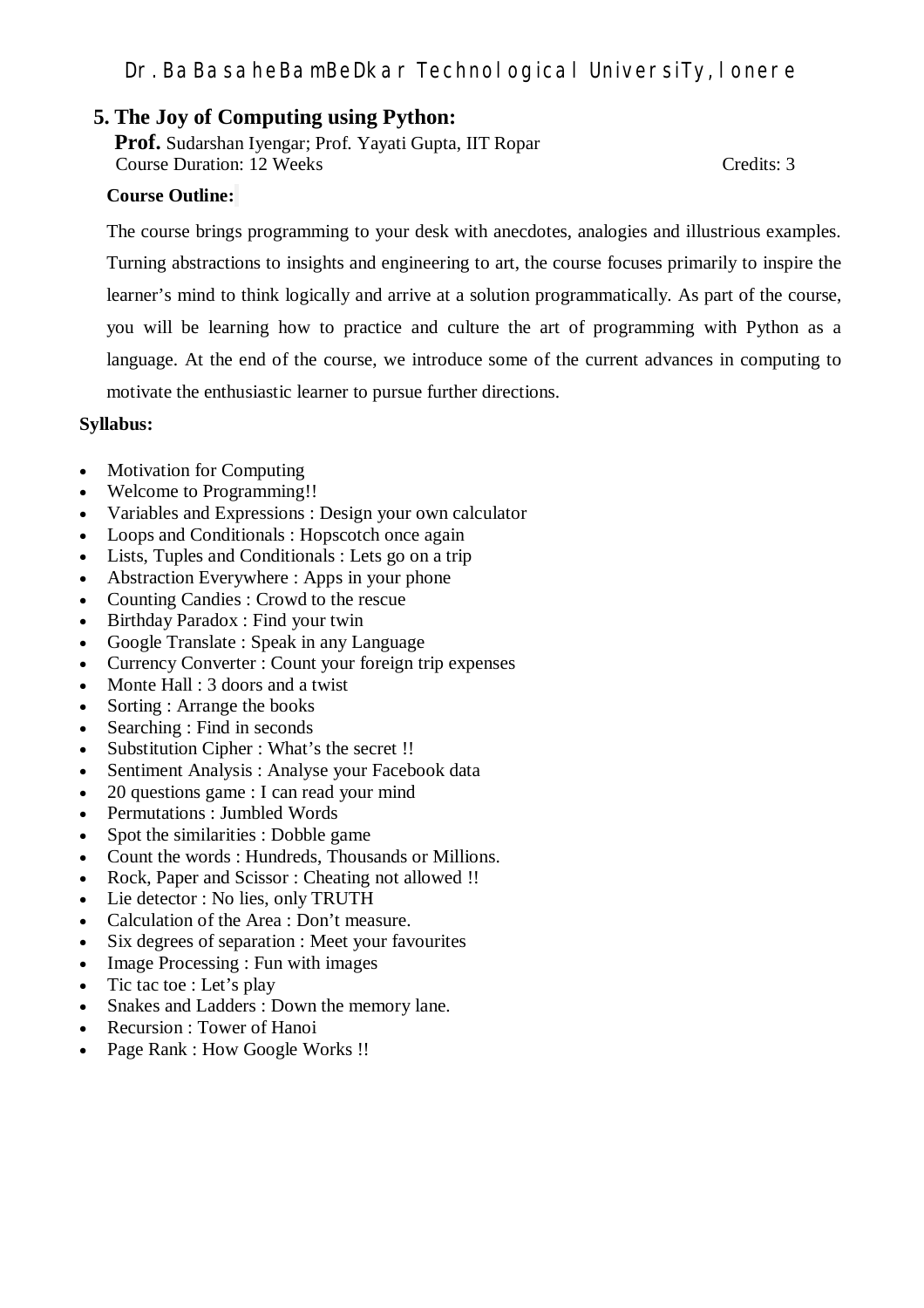### **6. Biomedical Signal Processing:**

Prof. Sudipta Mukhopadhyay, IIT Kharagpur

Course Duration: 12 Weeks Credits: 3

### **Course Outline:**

This course is prepared for the engineering students in their final year of undergraduate studies or in their graduate studies. Electrical Engineering students with a good background in Signals and Systems are prepared to take this course. Students in other engineering disciplines, or in computer science, mathematics, geo physics or physics should also be able to follow this course. While a course in Digital Signal Processing would be useful, it is not necessary for a capable student. The course has followed problem solving approach as engineers are known as problem solvers. The entire course is presented in the form of series of problems and solutions.

### **Syllabus:**

**Week 1**:Preliminaries, Biomedical signal origin & dynamics (ECG), Biomedical signal origin & dynamics (EEG, EMG etc.)

**Week 2:Filtering for Removal of artifacts:** Statistical Preliminaries, Time domain filtering (Synchronized Averaging, Moving Average), Time domain filtering (Moving Average Filter to Integration, Derivative-based operator), Frequency Domain Filtering (Notch Filter), Optimal Filtering: The Weiner Filter.

**Week 3:Filtering for Removal of artifacts contd.:** Optimal Filtering: The Weiner Filter, Adaptive Filtering Selecting Appropriate Filter

**Week 4:Event Detection:** Example events (viz. P, QRS and T wave in ECG), Derivative based Approaches for QRS Detection Pan Tompkins Algorithm for QRS Detection, Dicrotic Notch Detection Correlation Analysis of EEG Signal

**Week 5**:**Waveform Analysis:** Illustrations of problem with case studies, Morphological Analysis of ECG, Correlation coefficient, The Minimum phase correspondent.

**Week 6**:**Waveform Analysis contd.:** Signal length, Envelop Extraction, Amplitude demodulation, The Envelogram, Analysis of activity, Root Mean Square value, Zero-crossing rate, Turns Count, Form factor.

**Week 7**:**Frequency-domain Analysis:** Periodogram, Averaged Periodogram, Blackman-Tukey Spectral Estimator, Daniell's Spectral Estimator, Measures derived from PSD.

**Week 8**:**Modelling of Biomedical Systems:** Motor unit firing pattern, Cardiac rhythm, Formants and pitch of speech, Point process, Parametric system modelling, Autoregressive model, Autocorrelation method, Application to random signals, Computation of model parameters,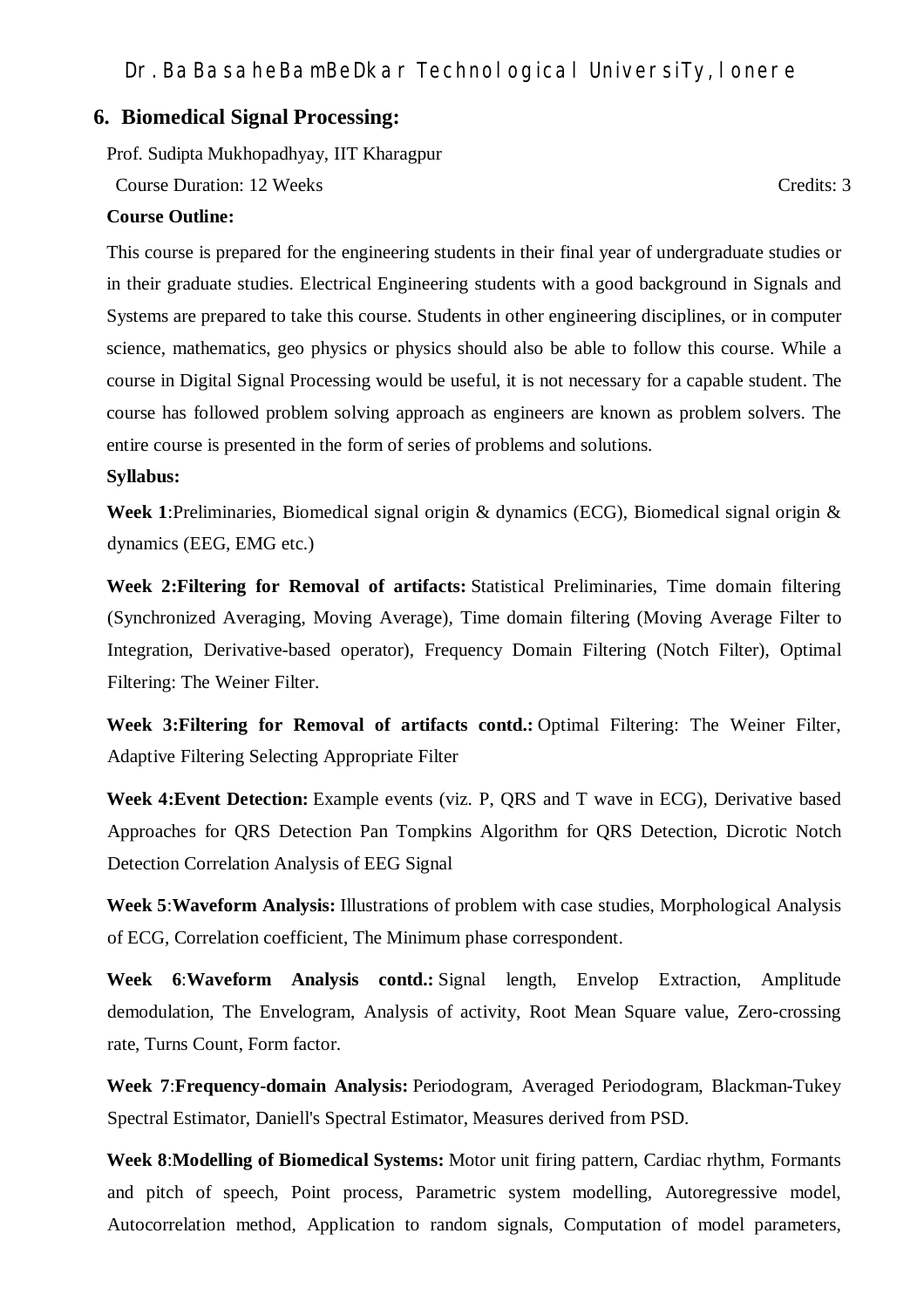Levinson-Durbin algorithm, Computation of gain factor, Covariance method, Spectral matching and parameterization, Model order selection, Relation between AR and Cepstral coefficients.

**Week 9**:**Modelling of Biomedical Systems & Tutorials:** ARMA model, Sequential estimation of poles and zeros, Tutorial 1.1: Notch filter design, Tutorial 1.2: Synchronized averaging, Tutorial 1.3: Design Butterworth low pass filter.

**Week 10**:**Tutorials:** Tutorial 2.1: Design derivative-based filter, Tutorial 2.2: Design Butterworth high pass filter, Tutorial 2.3: Design Wiener filter, Tutorial 3.1: Implement the Pan-Tompkins method for QRS detection.

**Week 11**:**Tutorials:** Tutorial 3.2: Use cross-correlation to detect alpha rhythm, Tutorial 3.3: Design a matched filter, Tutorial 3.4: Pan-Tompkins method for QRS detection and the Lehner and Rangayyan method to detect dicrotic notch, Tutorial 4.1: Half wave and full wave rectification, Tutorial 4.2: RMS value calculation, Tutorial 4.3: Turns count calculation, Tutorial 4.4: RMS, Turns count and Zero-crossing rate calculations

**Week 12**: **Tutorials:** Tutorial 4.5: Derive the Envelogram, Tutorial 4.6: RR interval and Form Factor calculations, Tutorial 5.1: Power spectrum calculations using different windows, Tutorial 5.2: Mean frequency and variance of PSD, Tutorial 5.3: Compute PSDs of Voiced, Unvoiced and Silent portion of sound signal, Tutorial 5.4: Compute mean frequency of PSDs and ratio of energies, Tutorial 5.5: Study the changes in the PSDs by varying window width, number of segments averaged, and type of the window used.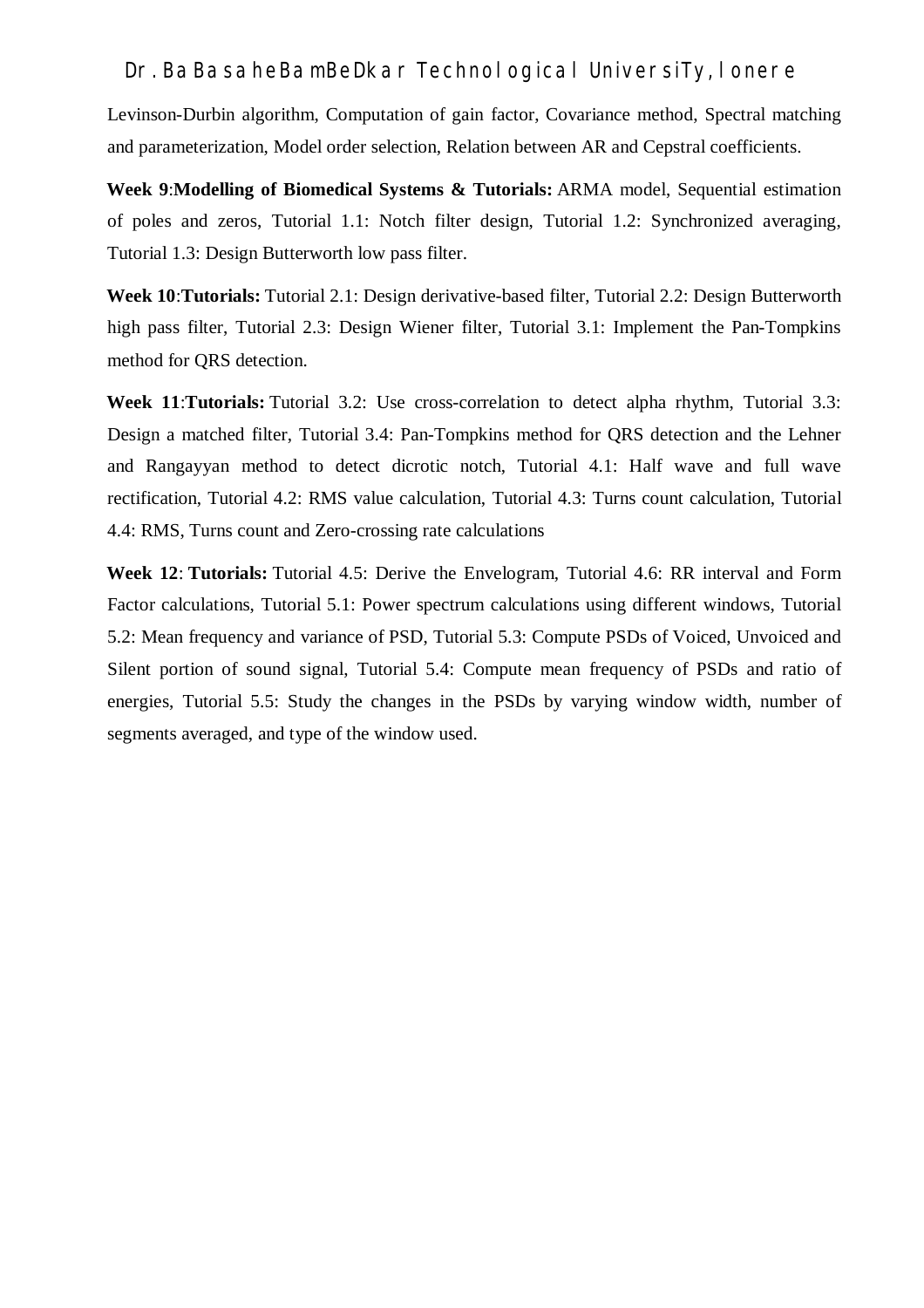## **7. Sensors & Actuators:**

Prof. Hardik Jeetendra Pandya, IISc Bangalore

Course Duration: 12 Weeks Credits: 3

### **Course Outline:**

This course is designed with an aim of educating students in microtechnology and its use to fabricate sensors and systems. The students will have an exposure to sensors and its importance in the real world. The students will also able to understand how to fabricate some of those sensors. Students will have an exposure towards how to fabricate the sensors and its application in real world. The students will provide an understanding on modern day microsensors and micro actuators. The students will have an idea about how to simulate some of those sensors and characterise before fabricating it. Below are some of the course objectives. The first objective of this course is to understand basics of sensors, actuators and their operating principle. The second objective is to educate the students on different types of microfabrication techniques for designing and developing sensors (Several applications from Electronics to Biomedical will be covered). The third objective is to explain working of various types of electrochemical sensors and actuators. Fourth objective is to provide information about interfacing of sensors and signal conditioning circuits to establish any control system or monitoring system. Fifth objective is to provide knowledge about simulation and characterization of different sensors. The final objective is to provide an understanding on characteristic parameters to evaluate sensor performance.

### **Syllabus:**

**Week 1:** Basics of Energy Transformation: Transducers, Sensors and Actuators

**Week 2:** Understanding of thin film physics: Application in MOSFET and its variants

**Week 3:** Thin Film Deposition Techniques: Chemical Vapor Deposition (APCVD, LPCVD, UHVCVD, PECVD, ALCVD, HPCVD, MOCVD)

**Week 4:** Thin Film Deposition Techniques: Physical Vapor Deposition (Thermal Deposition, Ebeam Evaporation, Sputtering, Pulsed Laser Deposition)

**Week 5:** Basics understanding of Photolithography for pattering layer. Detailed overview of Etching methods.

Week 6: Understanding various gas sensors: Optical gas sensor, Metal oxide semiconductor gas sensor, Field effect transistor gas sensor, Piezoelectric gas sensor, Polymer gas sensor, Nanostructured based gas sensors

**Week 7:** Design and fabrication process of Microsensors: Force Sensors, Pressure Sensors, Strain gauges and practical applications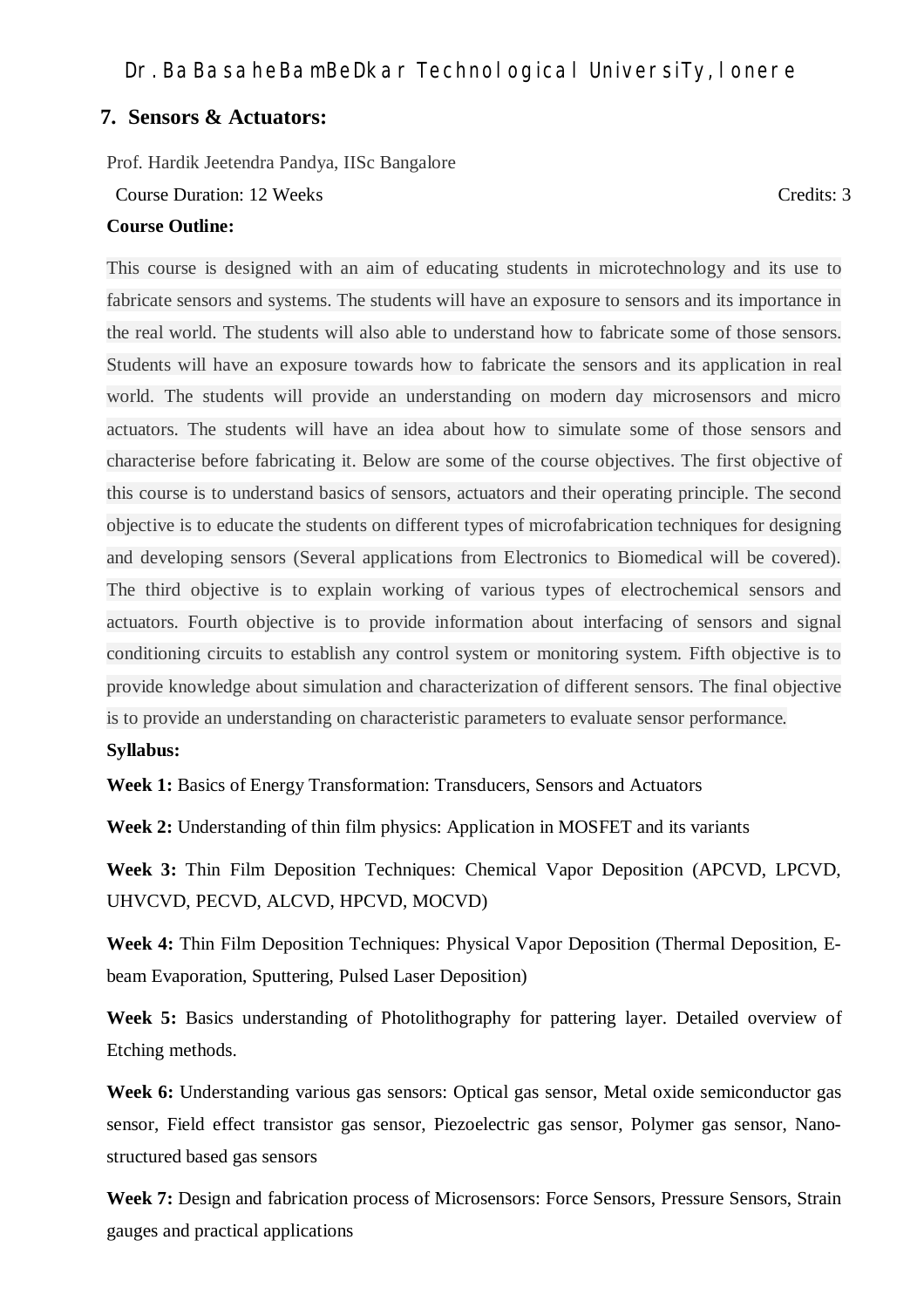**Week 8:** Explain working principles of Actuators. Piezoelectric and Piezoresistive actuators, micropumps and micro actuators with practical applications

**Week 9:** Understanding basics of microfluidics to assist Photomask design using Clewin Software, pattern transfer techniques, PDMS moulding and degassing, device bonding techniques.

**Week 10:** Simulation, Optimization and characterization of various sensors using COMSOL Multiphysics

**Week 11:** Understanding of Sensor Interfacing with Microprocessor to build electronic system

**Week 12:** Static and Dynamic Characteristic Parameters for Sensors and Actuators, Calibration of Sensor based electronics systems.